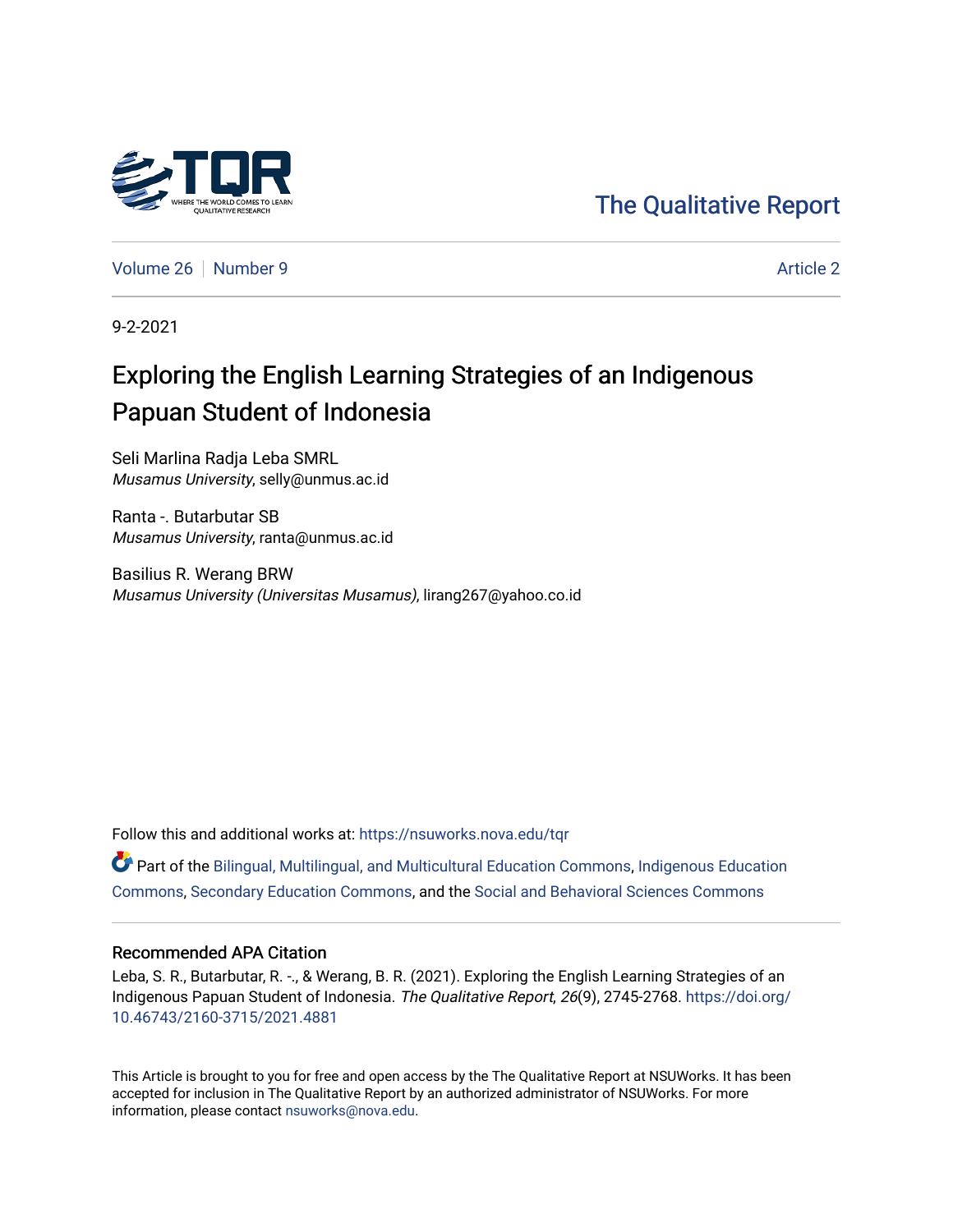# **Qualitative Research Graduate Certificate** Indulge in Culture Exclusively Online . 18 Credits **LEARN MORE**

## Exploring the English Learning Strategies of an Indigenous Papuan Student of Indonesia

### Abstract

Language learning strategies are crucial for learning English as a foreign language (EFL). This study sought to reveal language learning strategies used by Daniela, an Indigenous Papuan student, in developing her knowledge and skills in English. To gain this objective, a case study (Kohlbacher, 2006) using an in-depth interview was employed. Collected data were qualitatively analyzed using descriptive analysis techniques. Results of data analysis revealed two main categories of learning strategies used by Daniela in solving her learning problems, namely direct and indirect learning strategies. In direct learning strategies Daniela dealt with memory, cognition, and compensation strategies, while in indirect learning strategies she dealt more with metacognitive, affective, and social strategies. Apart from these findings, this study also revealed Daniela's performance in English is mostly influenced by her reading hobby, internal motivation, positive attitude towards English, her personality (diligent and independent), and her dream to become a vocational English teacher. Results of this study may be useful for the head of school to encourage English teachers to provide learners with diverse learning tasks to elicit the use of various learning strategies.

#### Keywords

good language learner, Indigenous Papuan, qualitative case study

#### Creative Commons License



This work is licensed under a [Creative Commons Attribution-Noncommercial-Share Alike 4.0 International](https://creativecommons.org/licenses/by-nc-sa/4.0/)  [License](https://creativecommons.org/licenses/by-nc-sa/4.0/).

#### Acknowledgements

We wish to thank all those who have actively involved in this study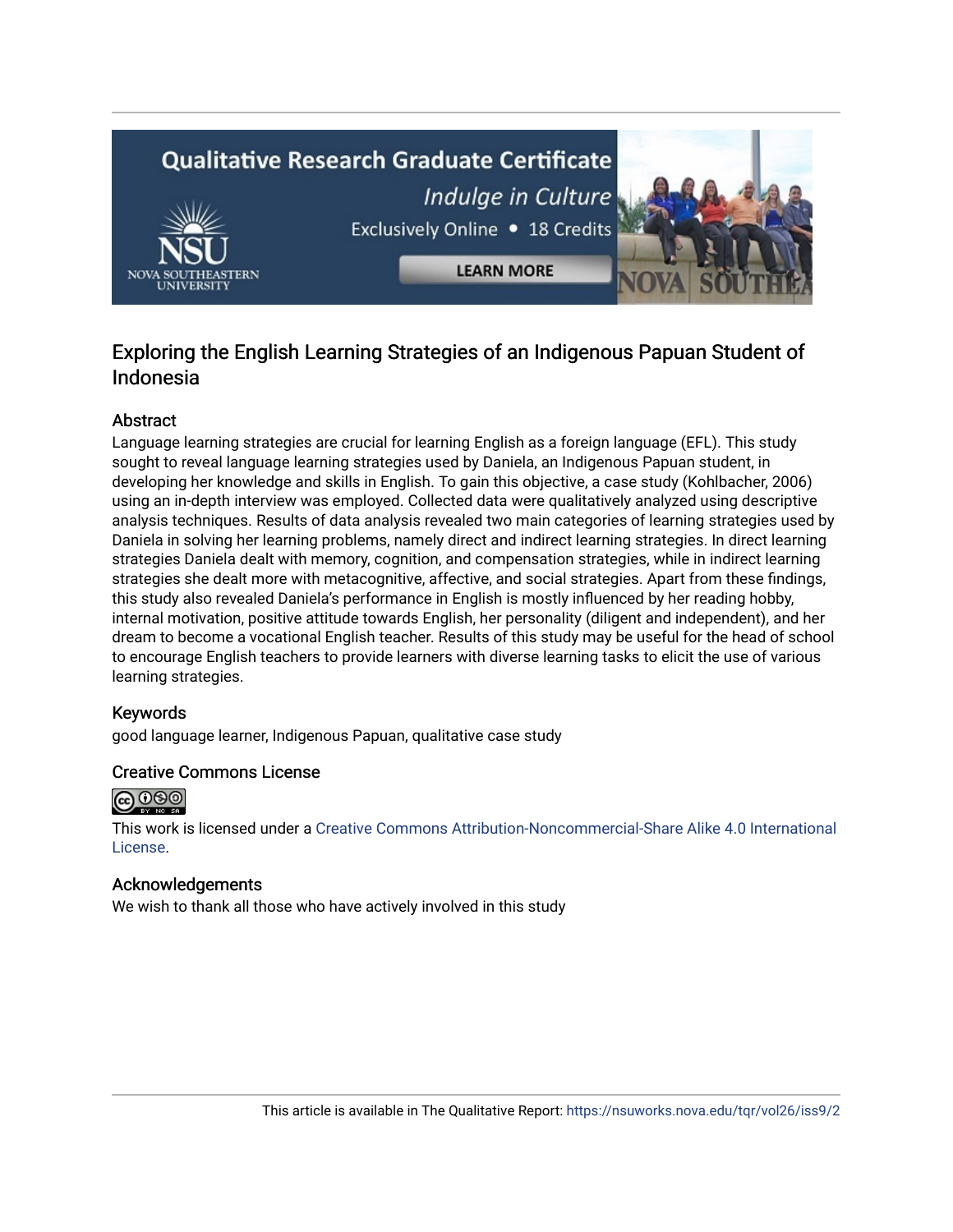

# **Exploring the English Learning Strategies of an Indigenous Papuan Student of Indonesia**

Seli Marlina Radja Leba, Ranta Butarbutar, and Basilius Redan Werang<sup>1</sup> Universitas Musamus, Indonesia

Language learning strategies are crucial for learning English as a foreign language (EFL). This study sought to reveal language learning strategies used by Daniela, an Indigenous Papuan student, in developing her knowledge and skills in English. To gain this objective, a case study (Kohlbacher, 2006) using an in-depth interview was employed. Collected data were qualitatively analyzed using descriptive analysis techniques. Results of data analysis revealed two main categories of learning strategies used by Daniela in solving her learning problems, namely direct and indirect learning strategies. In direct learning strategies Daniela dealt with memory, cognition, and compensation strategies, while in indirect learning strategies she dealt more with metacognitive, affective, and social strategies. Apart from these findings, this study also revealed Daniela's performance in English is mostly influenced by her reading hobby, internal motivation, positive attitude towards English, her personality (diligent and independent), and her dream to become a vocational English teacher. Results of this study may be useful for the head of school to encourage English teachers to provide learners with diverse learning tasks to elicit the use of various learning strategies.

*Keywords:* good language learner, Indigenous Papuan, qualitative case study

#### **Introduction**

English is one of the international communication channels for Indonesian youth to actively interact with people from different ethnic, cultural, political, and socio-economic backgrounds. Mukminin et al.'s (2015) and Jackson and Stockwell's (1996) findings indicated not only that English is no longer spoken by native speakers only but also nonnative speakers,and has even been used in foreign countries as major venues such as the news (Ammon, 2001; Seargeant & Erling, 2011).

In Indonesia, English is extensively taught at almost all educational levels and is one of the nationally tested subjects for high school students as it is regarded as one of the most popular foreign languages (Abrar et al., 2018). Despite the marvelous effort of the Indonesian government to encourage students to master English and prepare them to actively participate in the global community (e.g., making English a compulsory subject for students at all levels of secondary schools, making English a compulsory examination subject in national exams), English remains difficult for approximately two thirds of students in Papua, which is located in the eastern part of Indonesia (Indonesian Law No. 20 of on National Education System, 2003; Lauder, 2008). In Indonesia, the low learning achievement of Indigenous Papuan students, including in English, is longstanding (Asaloei et al., 2020; Butarbutar et al., 2019;

<sup>1</sup> Corresponding Author: lirang267@yahoo.co.id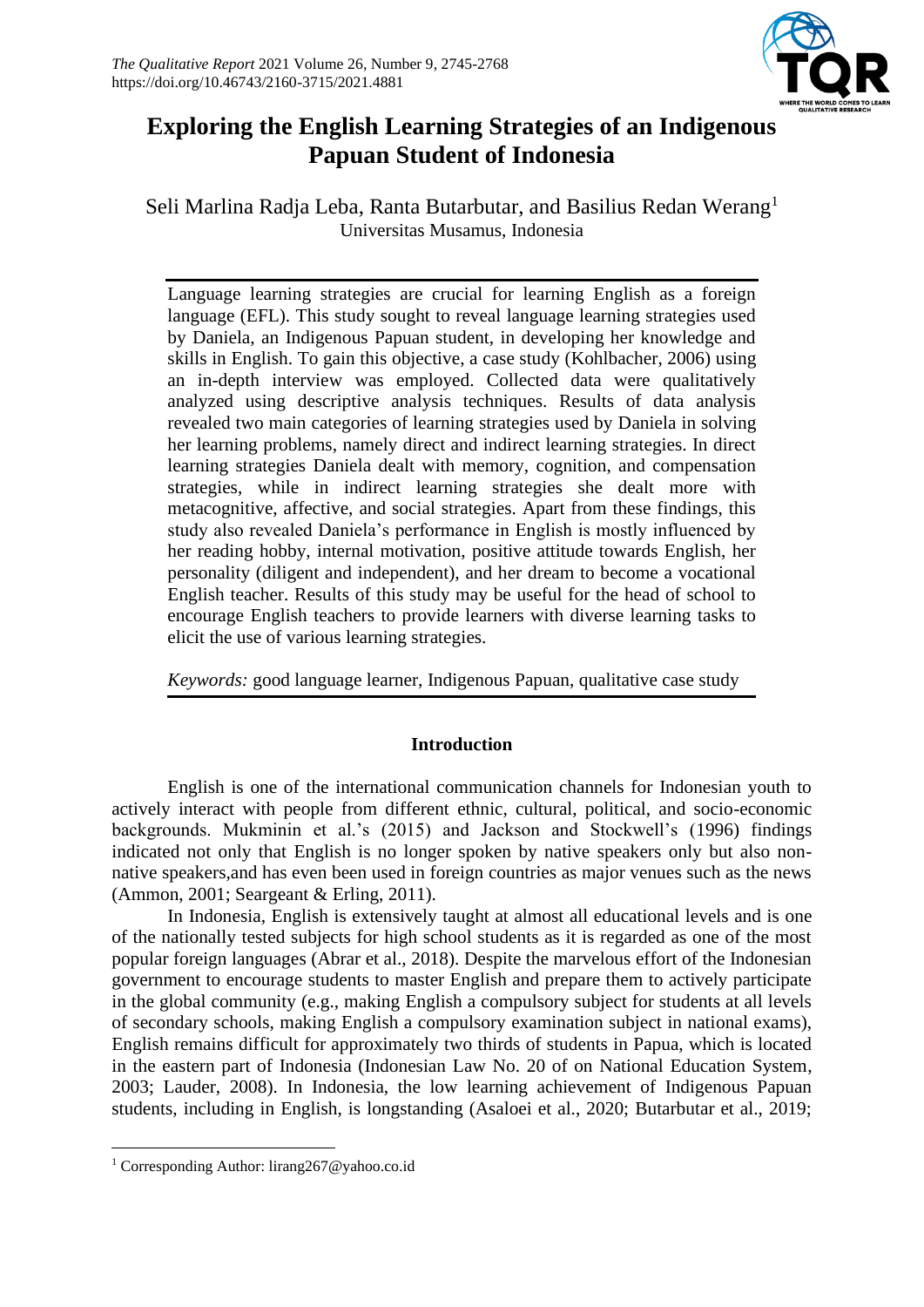Sianturi et al., 2018; Wea et al., 2020; Werang, 2018; Werang et al., 2017, 2019; Zhang & Sheu, 2012). Papua has annually been labelled as the region with the lowest human development index in Indonesia (Sianturi et al., 2018). Although there are many factors predicting the high or low achievement of Papuan students in English, we believe language learning strategies might be one of the most important predicting variables explaining why most Papuan students are always left behind.

This study sought to explore the language learning strategies, used by an Indigenous Papuan student named Daniela (pseudonym), that have allowed her to excel in speaking English more than her peers. We do hope by the end of this article, the readers are able to appreciate one's effort of changing, even if the change seems very small and meaningless. What Daniela did can be nothing special, but her tireless efforts of making herself smart in English should highly be appreciated. Despite the stereotype that the Indigenous Papuan students continue to be underachieving learners (Herzog & Pittman, 1995; Zaini, 2010), Daniela might be a burning candle for the poorer learners in Papua to pass through the powerlessness towards their success.

Many previous studies have dealt with English learning strategies (e.g., Bayuong et al., 2019; Mandasari & Oktaviani, 2018; Nguyen, 2016; Nguyen & Terry, 2017; Ŝafranj, 2013; Sartika et al., 2019), but we are still encouraged to delve deeper into this subject to address the regional demands of having qualified graduates and qualified English speakers alike. No research, to the best of our knowledge, has empirically explored the English learning strategies used by Indigenous Papuan students. Therefore, we believe that the results of this study may contribute to the existing foreign language literature as it relates to an Indigenous Papuan student within the Indonesian school system context. This study was guided by the following two research questions: (a) what language learning strategies do Daniela use to learn English as a foreign language? and (b) how does she deal with all these different strategies for reading the text, listening, and communicating with others both orally and in writing? To explore the topic, we employed a case study approach (Kohlbacher, 2006).

#### **Literature Review**

#### **Understanding Language Learning Strategies**

Teaching English as a foreign language (TEFL) necessitates the capacity to communicate English in a clear and inviting manner (Imaniah & Gunawan, 2017). Imaniah and Gunawan (2017, p. 5) further signified the need for a TEFL educator to motivate students to develop their English skills using teaching-learning materials such as course books, audiovisual aids, and other technology tools and of the teaching-learning strategies such as language games, role playing, and informal exercise.

Teaching-learning strategies are linked to student learning activities and as a result, have a significant impact on student learning experiences. To accommodate students' diversity in talents, skills, and learning styles, teaching-learning strategies should include a variety of the entire class, group, and individual activities that allowed each student to actively participate and achieve some level of success (Imaniah & Gunawan, 2017, p. 5). From this perspective, a teacher's role in teaching students' language learning skills is critical in today's society in order to shape them into being more self-reliant and autonomous and devoted to a life-long learning process (Cribb, 2000; Lee & Oxford, 2008).

O'Malley and Chamot (1993) described language learning strategies as the special thoughts or behaviors that language learners use to acquire, learn, understand, retain, and store new information. In a similar vein, Oxford (2017) described language learning strategies as the language learners' conscious steps and behaviors to enhance the language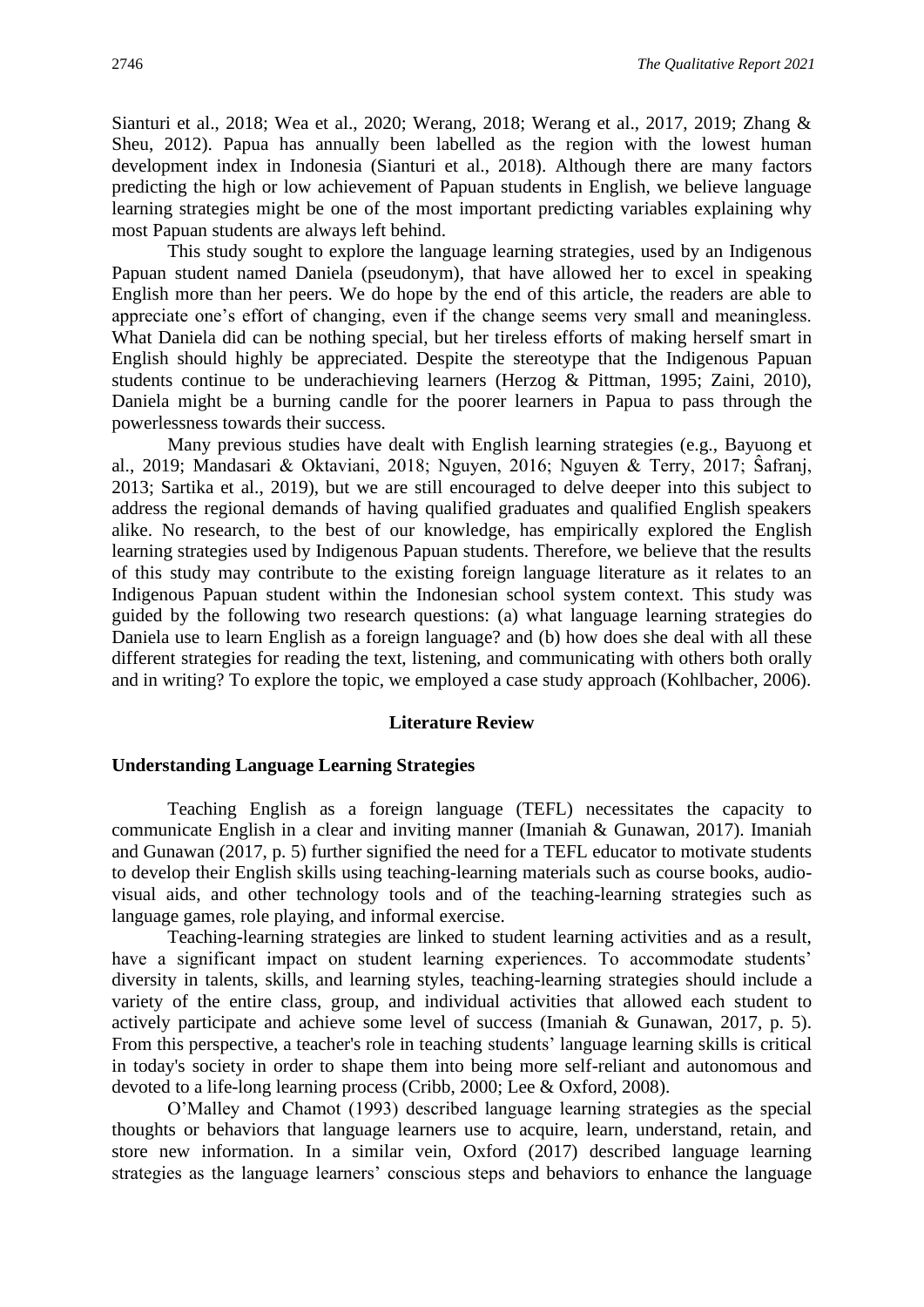acquisition, storage, retention, recall, and use of new information. Griffiths (2008) described language learning strategies as the "activities consciously chosen by learners for the purpose of regulating their own language learning" (p. 87). Based on these three definitions, a language learning strategy can be simply defined as a language learner's way of obtaining, storing, remembering, and recalling the knowledge they have learnt to establish effective communication with others.

#### **Types of Language Learning Strategies**

There are a variety of strategies to learn a language. Cohen and Weaver (1998) posited that strategies may be various in nature, ranging from the planning of one's learning (metacognitive learning strategy) through using mnemonic devices to learn vocabulary (cognitive learning strategy), and rehearsing what one expects to say (performance strategy) to enhance one's confidence for a language task by means of "self-talk" (affective strategy). Based on the existing language literature, Martinez (1996, p. 105) identified four typologies of language learning strategies. The first typology is cognitive strategies. The learner employs cognitive strategies to gain knowledge and understanding of the linguistic system. The cognitive strategies are usually used by a language learner who is having trouble understanding a text and then proceeds to deduce its meaning from the context. Oxford and Nyikos (1989) pointed out some other cognitive strategies that might be used by a language learner as the following: (a) generalizing, (b) making comparisons between languages, (c) making associations between words, (d) practicing, (e) analyzing, and (f) reasoning.

The second typology is metacognitive strategies. This type of language learning strategy is concerned with how to learn or learning to learn. In this sort of language learning strategy, a language learner is aware of and thinking about the learning process as well as planning, monitoring, and self-evaluating. Setting goals and objectives, planning and organizing language tasks, directed attention, and self-management can be categorized under this language learning strategy (Oxford & Nyikos, 1989).

The third typology is social strategies. This type of language learning strategy includes relying on friends for assistance, taking part in group discussions though not completely understanding what is being discussed, and cooperating with others (Fillmore, 1979). The fourth typology is communication strategies. According to Ellis (1985), "communication strategies are psycholinguistic plans which exist as part of the language user's communicative competence" (p. 182). This typology can be applied to language learner practices such as paraphrasing, evading, restructuring, code-switching, literal translating, and repeating (Ellis, 1985). From this perspective, the communication strategies can be used by learners who emotionally plan the messages to be conveyed. The same thing happens when the learners repeat the same words many times before speaking to others or evade expressions that are unfamiliar to them.

Oxford (1990) outlined the numerous sorts of language learning strategies that a learner might utilize to learn a new language as the following. The first is memorization strategies. The memorization strategies help the learner in remembering and storing all the crucial information gleaned from their study, as well as retrieving and transferring knowledge needed for future language use.

The second type of strategy is cognitive. The cognitive strategies are employed to assist the learner in correctly manipulating the target language or activity through reasoning, analyzing, and conclusion drawing. The use of drills to practice the language and the use of dictionary to find difficult words can be categorized under this label.

The third type of strategy is compensation. The compensation strategies assist the learner in compensating for missing information by speaking and writing in the target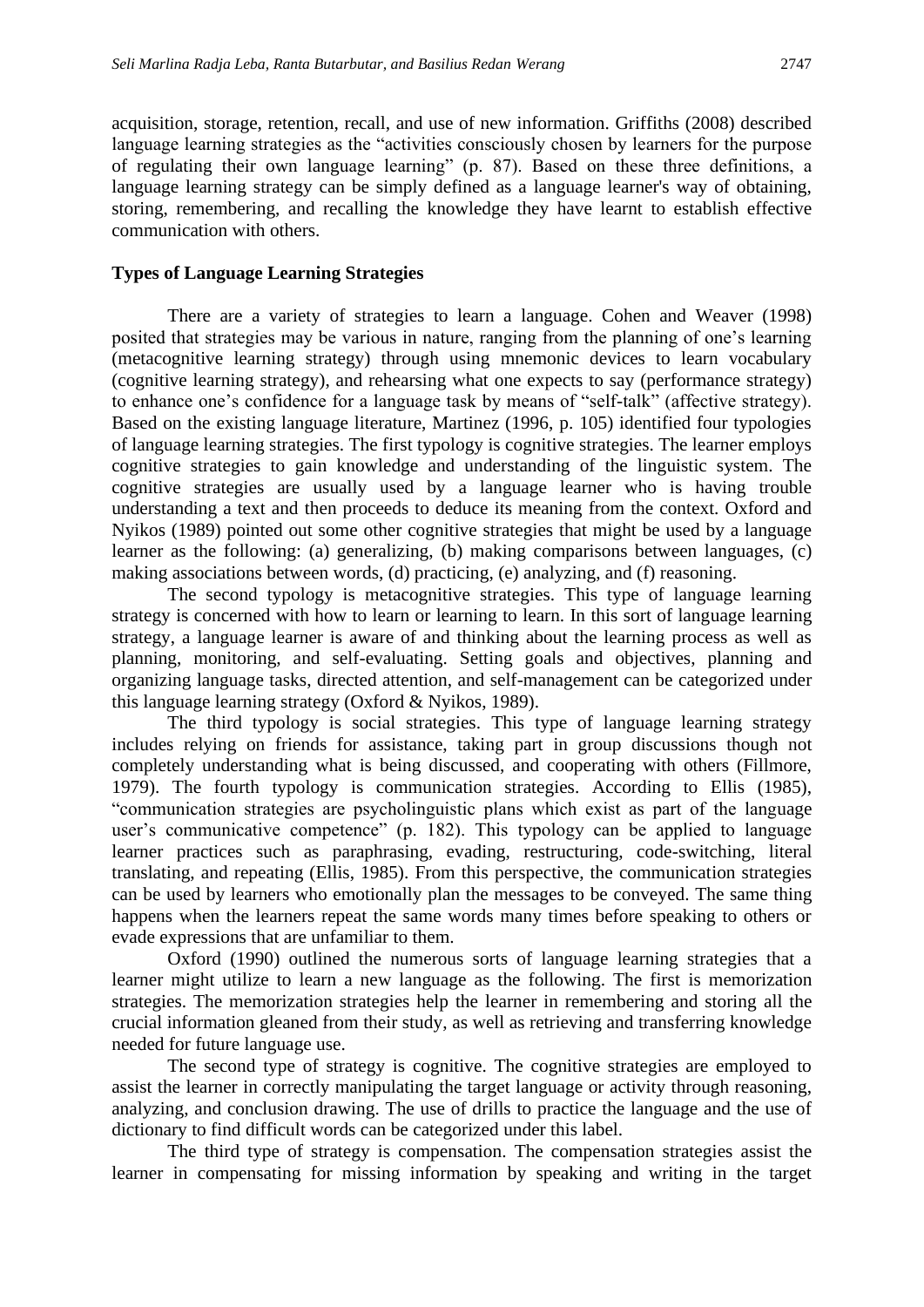language even if his/her vocabulary is limited. This label can be applied to the use of linguistic clues to guess the meaning or the invention of words to be used as a linguistic clue to guess.

The fourth type of strategy is metacognitive. The metacognitive strategies are used to help the learner in coordinating his or her own learning process by centering, arranging, planning, and assessing it. These strategies assist the learner in keeping track of his/her own language progress.

The fifth type is affective strategies. The affective strategies have greatly affected the learner language learning as they help the learner to control his/her own emotions, attitudes, motivations, and values. The learner, for example, may use laughter to relax and praise to reward his/her own achievement.

The sixth is social strategy. The social strategies help the learner to seek opportunities to communicate and work together with peers or other speakers. In such a way he/she practices his/her skills in speaking the target language. Oxford's (1990) language learning strategies are divided into two main classes, direct and indirect strategies, based on their contribution to process of language learning. The memorization, cognitive, and compensation strategies are under the direct learning strategies, while the rest are categorized under the indirect learning strategies (Hardan, 2013, pp. 1721-1722).

What is crucial to notice here is how language learning strategies are interconnected, both direct and indirect, and how they can help one another. For instance, in social language learning strategies (indirect language learning strategies) a student may seek teachers' and peers' assistance, and this experience may be reinforced when the same student employs a cognitive language learning strategy (direct language learning strategies), such as practicing to repeat what he or she has learned, or integrating what has been learnt into a normal discussion with others.

Based on the taxonomy of language learning strategies, Oxford (1990) developed an instrument called Strategies Inventory for Language Learning (SILL) to identify which strategies are most used by EFL students. SILL is available in two versions: version 5.1 is for native English speakers learning a second language, and version 7.0 is for non-native English speakers learning English (Russel, 2010). Many studies have used the SILL (e.g., Al-Khaza'leh, 2019; Ang et al., 2017; Hapsari, 2019; Ismail & Al Khatib, 2013; Lestari & Wahyudin, 2020) as a tool to identify which strategies are frequently used by ESL/EFL learners. All these studies have demonstrated that the SILL is the world's most comprehensive tool for determining language learners' strategy preferences (Goh & Foong, 1997; Green & Oxford, 1995).

The Oxford SILL instrument encompassed four language acquisition abilities (listening, reading, speaking, and writing; Oxford & Nyikos, 1989, p. 292) and looked to be the only language learning instrument that had been tested for reliability and validity (Fithriyah et al., 2019). Its validity is shown by high predictive for language proficiency, learning style, and course grade (Oxford, 1996; Oxford & Burry-Stock, 1995; Petrogiannis & Gavriillidou, 2015). The reliability of SILL's instrument was established using Cronbach's alpha reported in various previous research conducted in different countries. The Cronbach's alpha coefficient values in many earlier research was determined to be between .90 and .94 (Ehrman & Oxford, 1990; Oxford & Burry-Stock, 1995; Wharton, 2000).

#### **Successful Language Learner**

Brown (2000) suggested mastering English as a foreign language is mostly dependent on the learner's own efforts to invest time, effort, and attention in learning the target language. Similarly, Oxford (2017) asserted successful language learners employ language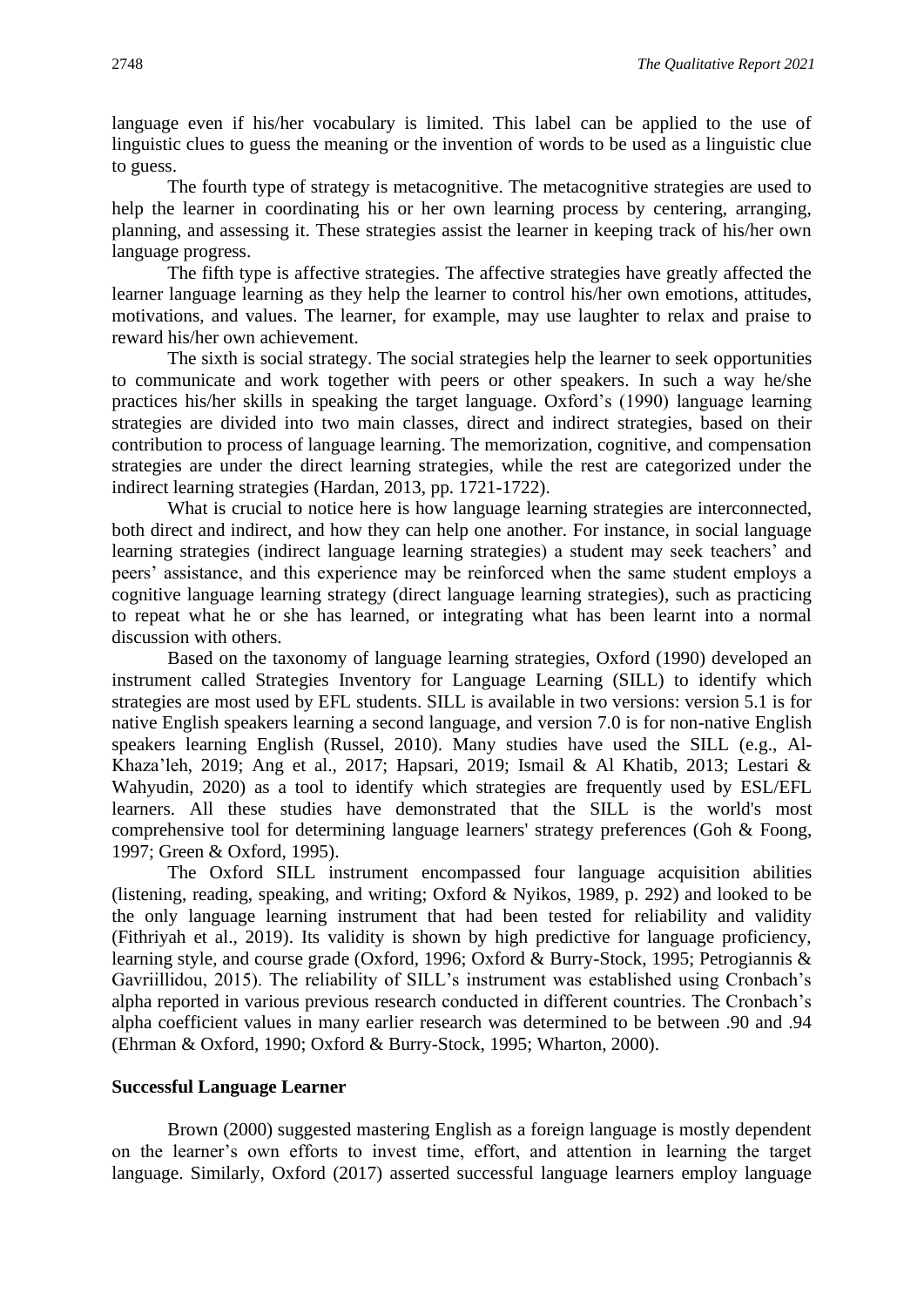learning strategies that are tailored to their own goals, needs, and learning stage. Oxford's (1990) study found a strong link between language learning strategies and learner's responsibility in their own learning and self-efficacy.

Sewell (2003) believed that the interest in language learning strategies originated from a desire to understand the characteristics of the good language learner. A good language learner tends to use a wider range of strategies in a greater number of situations that makes him/her smarter than others (Rubin, 1975). Rubin (1975, p. 43) further characterized good language learners as the following: (a) capable of making good guesses: a good language learner is not only capable to gather and store the information needed but also is capable of looking for the clues to meaning and is capable of guessing the strategies to get the most information from each sentence; (b) capable of communicating in many ways: a good language learner is sometimes willing to appear foolish in order to communicate and get his/her messages across; (c) capable of tolerating mistakes: a good language learner is not afraid of making mistakes and therefore, can easily tolerate it when others make mistakes; (d) capable of paying attention to communication: a good language learner is very concerned with what others are talking about; (e) capable of regularly practicing the language: a good language learner will always try out his/her knowledge by making up new sentences, and then bringing his/her newly acquired competence into use; (f) capable of monitoring his/her own language use: a good language learner is capable of controlling his/her own talk, and therefore, he/she is able to keep good communication with others; and (g) capable of understanding what they are talking about: a good language learner may be a good listener, and, therefore, he/she is able to understand the content of speaking.

#### **The Role of Researchers**

All the researchers are Indonesian and are interested deeply involving themselves in research focused on school management, students' learning styles and strategies, and educational quality. Seli Marlina Radja Leba is the first author. She graduated with a doctorate in English Education from the State University of Malang, East Java, Indonesia. She has experience with research method, including qualitative research methods. By conducting interviews, she assisted with data collection and analysis. She also helped in the creation of the original draft.

The second author is Ranta Butarbutar. She holds a master's degree in English Education from the State University of Makasar, South Sulawesi, Indonesia. She has experience in teaching various subjects at the graduate level, including qualitative research methods in education. She assisted with data collection and analysis.

The third author is Basilius Redan Werang. He graduated with a doctorate in Educational Management from the State University of Malang, East Java, Indonesia. He has experience with research methods, including qualitative research method in education. He assisted with data collection, manuscript's review and editing. He also served as the manuscript's corresponding author.

#### **Method**

#### **Study Design**

This study, in its very nature, is a case study as it sought to have a comprehensive description of an individual matter or case with the purpose to identify variables, structures, forms, and orders of interaction between the participants in the situation (theoretical purpose) to access the performance of work or progress in development (practical purpose; Mesec as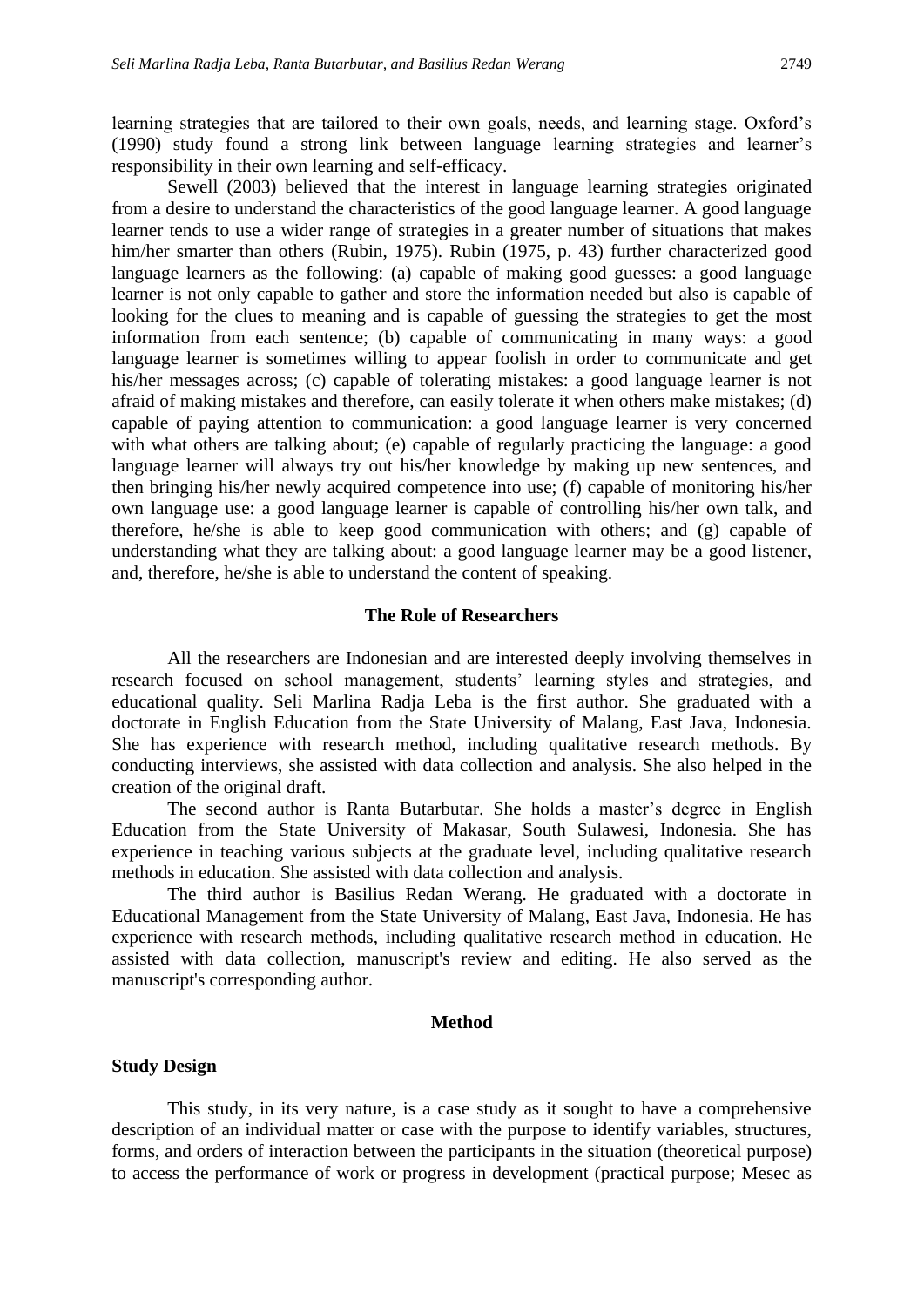cited in Starman, 2013). Yin (2003) outlined several considerations of using a case study: (a) the objective of the study is to answer "how" and "why" questions, (b) the investigators are unable to manipulate the behavior of those involved in the study, (c) the investigators want to cover contextual conditions they believe are relevant to the phenomenon under study, and (d) the boundaries between the phenomenon and context are not clear.

Case study research is frequently referred to as qualitative study (Creswell, 2007; Denzin & Lincoln, 2011; Merriam, 2009; Miles & Huberman, 1994; Stake, 2006). According to Duff (2008), the selection of cases in a qualitative case study is more reliant upon how the topic is known, the nature of the case itself, and the philosophy of investigators. From this viewpoint, the investigators' initial knowledge of the topic will determine which case will be studied from among the cases that have been ongoing (Sanjani, 2020).

We employed a case study approach because of the following two considerations: (a) we aimed to explore a current phenomenon in its natural setting, especially when the boundaries between phenomenon and context were blurred, and (b) we were able to employ a range of data sources to analyze a current phenomenon within its natural setting (Bogdan & Biklen as cited in Werang et al., 2014a, 2014b). The case in this study was the English learning strategies of an Indigenous Papuan student with the State Agricultural Senior High School in Sota, Merauke, Indonesia, as the context of the study.

#### **Participant**

As Dornyei (2007, p. 126) argued qualitative investigation does not care about how representative the informant is, this study solely focused on one informant, Daniela (pseudonym). Daniela is an Indigenous Papuan student with competence in speaking, reading, listening, and writing English. She was 18 years old at the time of data collection. We believe she was able to provide us with a wealth of information about the phenomenon under investigation, allowing us to learn as much as possible (Dornyei, 2007).

Daniela was recommended by her school principal and English teachers as the participant because she earned the highest grade in her class from the beginning to the end of the semester. Daniela exemplifies a good language learner by using her language to communicate with others and to manage her affective difficulties to achieve a language learning goal (Griffiths & Inceçay, 2016; Oxford, 2003).

#### **Study Site and Procedure**

The site of this study is a state agricultural senior high school in Sota, Merauke, Indonesia. This school is categorized as a sub-urban school. We chose this school due to the following two considerations: (a) this sub-urban school is located at the eastern border of Indonesia with Papua New Guinea, approximately 100 kilometers from Merauke; therefore, some students of this school come from our neighboring country, named Papua New Guinea, and (b) we have no special relationships with the head of the school, teachers, or any of the students at this school, so the possibility of bias can be avoided.

We first discussed face-to-face with the school board, the head of the school, and the English teachers about our study plan and the purpose of the study. After approval from the institution review board (IRB) from the school board and the head of the school, the participant was established with the assistance of the head of the school and the English teachers. Having received recommendations from both the head of the school and the English teachers, we then met Daniela personally to get her consent for the study.

We ethically maintained our position at the study site so the participant did not perceive our presence as an intrusion into her life and studies. We wanted to make the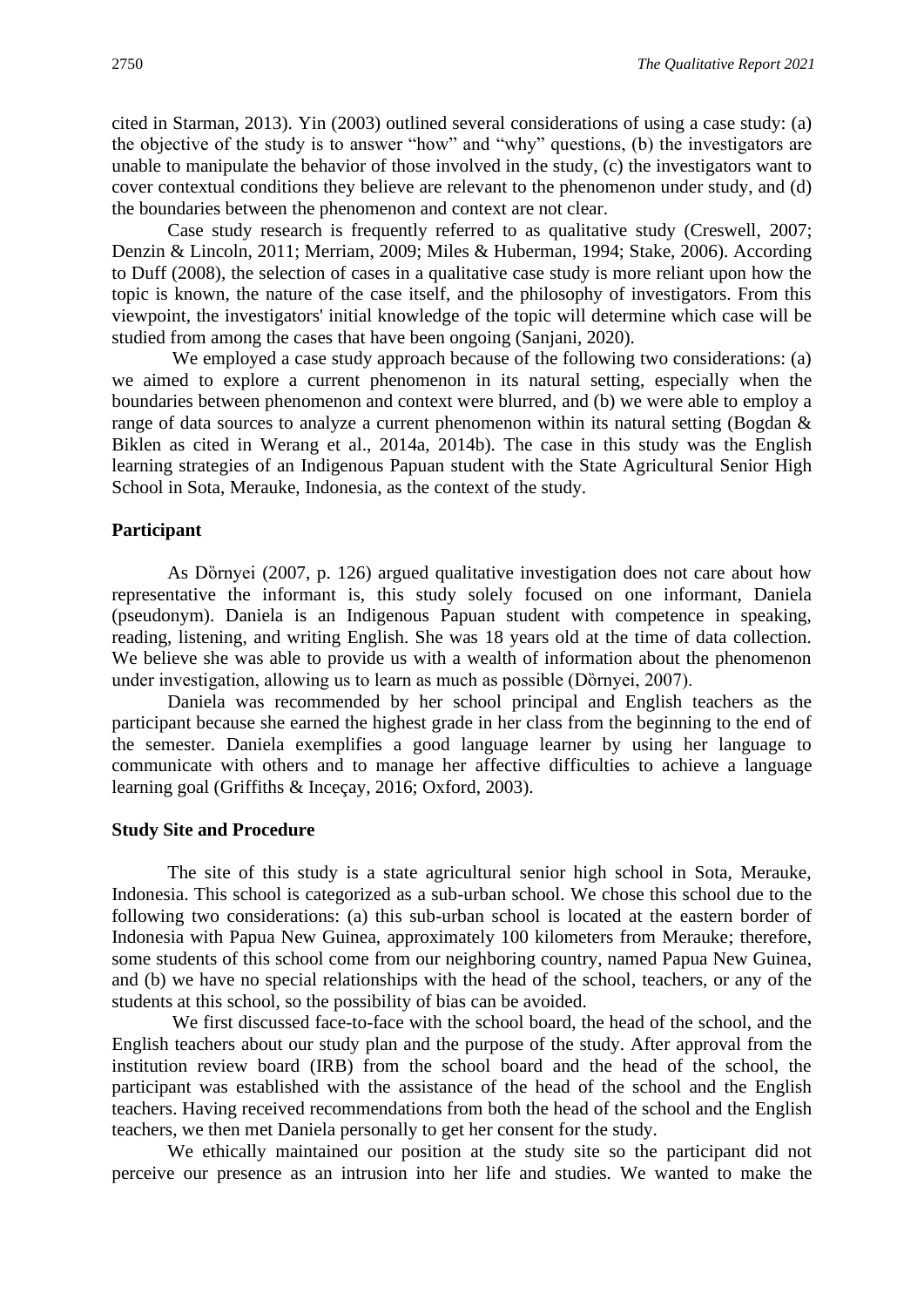participant feel comfortable during the interviews and willing to give all the information we need authentically and honestly. As the study aimed at finding the central themes in the life world of the participant and understanding the meaning of what the participant said (Kvale, 1996), we wanted to collect and benefit from all the information we got.

#### **Data Collection**

To collect data, a qualitative case study was employed as we attempted to investigate an individual circumstance within its real-life context, and we were able to use a variety of data sources. Case study research incorporates multiple sources of data to provide detailed accounts of complex research phenomena in a real-life context (Morgan et al., 2017). In qualitative research, the most common method of data collection is the interview (Sanjani, 2020). The more flexible and less structured nature of qualitative interviews allows researchers to investigate beyond the question guide about issues that emerge during the interview process (Bryman, 2008).

Qualitative case study collects data from a variety of sources which must be triangulated (Yin, 2003). For this study, three techniques of eliciting data were employed in the order the data needed from different sources were sufficiently and adequately gathered. We employed both general and specific interviews. In the general interview, we focused on Daniela's personal details such as identity, learning beliefs and values, learning motivation, and general learning practices to determine the circumstances of the phenomenon. Meanwhile, in the specific interview, we focused on the information about the Daniela's language learning strategies that were imposed throughout the learning process and how she recreated the facts of her events within the context in which it occurred. From this viewpoint, the context was already framed by the language acquisition tools she had chosen and used up to that point.

Following Moustakas's (1994) assertion concerning the types of interviews, in this study we used topical questions and informal interviewing with a general guided interview protocol. We asked Daniela to discuss and share her English learning strategies experience both inside and outside the classroom. Among many, the following are two example questions we asked: Would you like to share with us your experience of practicing English both orally and in writing? What types of learning strategies did you use to enhance your capability of mastering English both inside and outside the classroom? Each interview lasted between 60 minutes and 90 minutes in Daniela's preferred location and time. The entire process of the interviews was recorded using an audio recording device.

The second technique was field observation. The process of looking at and noting details of people, events, routines, settings, and behaviors is defined as observation (Marshall & Rossman, 2016). We employed field observation to obtain data related to how Daniela interacted and communicated with other people in English. We employed this technique for the following three reasons: (a) it had the potential to reach beyond other techniques that rely heavily or entirely on self-report (Morgan et al., 2017), (b) it provided us with the rich related information and the chance to understand routines and aspects of life in verbal, non-verbal, and physical forms (Clark et al., 2009), and (c) it offered a promising approach for us to seek more understandings of the targeted topic within the state agricultural senior high school setting. This technique was also chosen as it provided us the opportunity to triangulate and complement other kinds of data (Simpson & Tuson, 2003). To ensure that each day's observations were documented, we meticulously documented field notes after living at the study site.

The third technique was documentation. The documents we needed for the study included Daniela's English course grade, as well as her academic performance in other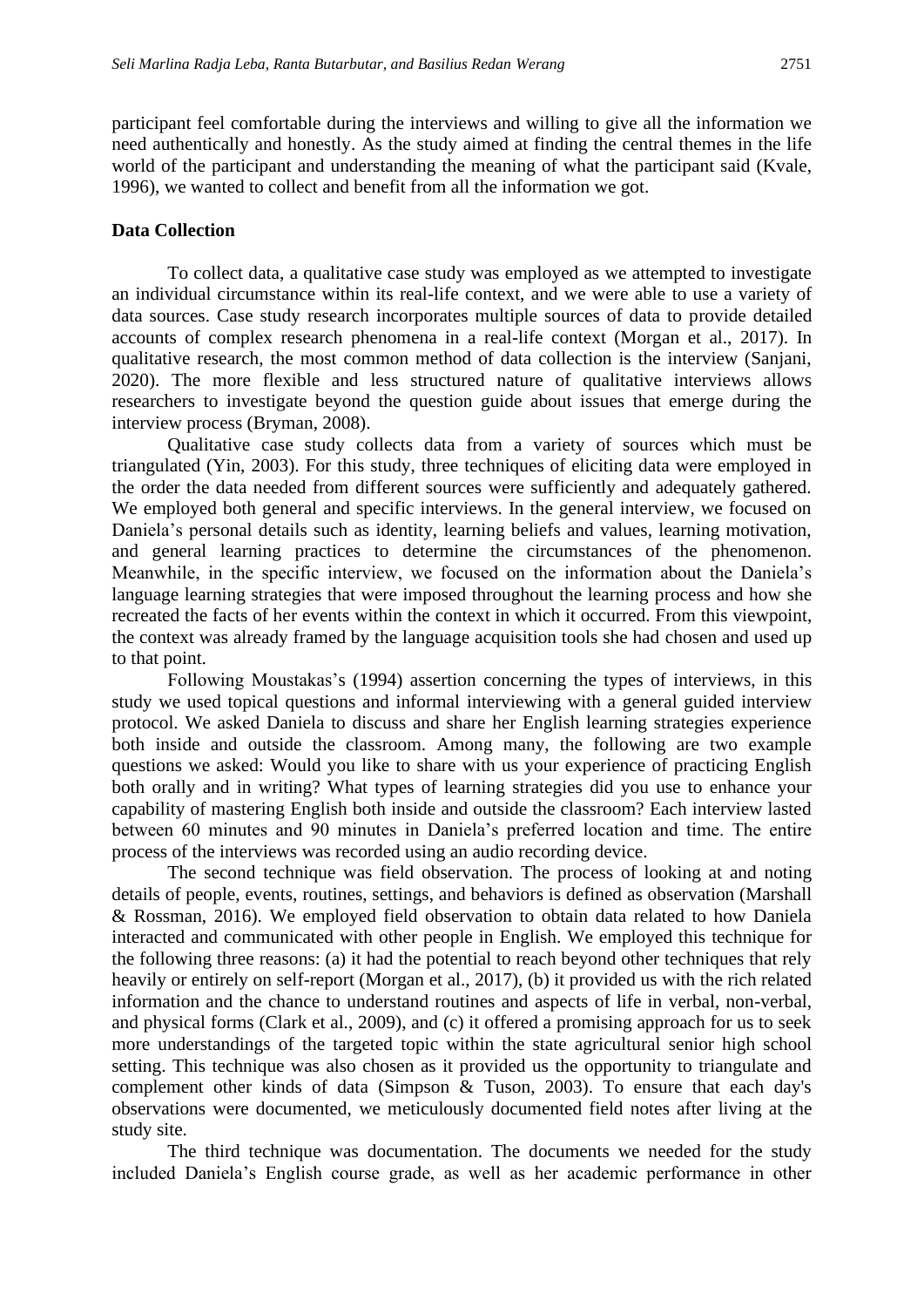subjects. We needed these documents to determine Daniela's progress in mastering English and other subjects. These written documents were obtained from both the English and classroom teacher with the prior consent from Daniela.

#### **Data Analysis**

Hartley (2004, p. 239) asserted qualitative data collection and analysis are developed together in an iterative process. Data for this study were analyzed using qualitative content analysis, as it was meant to determine the presence of certain words, phrases, themes, or concepts within some qualitative data derived from a single person, named Daniela, using several data collection methods (interviews, field observation, and documentation; Kohlbacher, 2006). In qualitative content analysis, it is not about counting or measuring those patterns or wholes in texts, but about demonstrating the various possibilities of interpretation of multiple connotations (Kracauer, 1952, p. 637).

According to Babbie (2001, p. 309), content analysis is basically a coding process (the process of transforming raw data into a standardized form). Ryan and Bernard (2000) viewed coding as the "heart and soul" of text analysis that requires the investigators to make decisions about the meanings of adjacent units. A content analysis was performed to provide the investigators with a subjective interpretation of the content of text data through a systematic coding and pattern identification process (Hsieh & Shannon, 2005, p. 1278).

To obtain information about Daniela's language learning strategies for improving her English proficiency, we used the classification of language learning strategies proposed by Oxford (1990, p. 8) as follows: (a) memory strategies, such as how an Indigenous Papuan named Daniela remembers language; (b) cognitive strategies, such as knowledge acquisition; (c) compensation strategies, such as how Daniela handles her limited knowledge of language; (d) metacognitive strategies, concerning managing the learning process by monitoring selfmistakes, evaluating tasks, and identifying self-preference and need; (e) affective strategies, concerning Daniela's emotions and feelings; and (f) social strategies, concerning learning by communicating with others such as asking questions for clarification and looking for conversation partners.

Obtained data were immediately analyzed after completing the first interview. Miles and Huberman's (1994) framework of qualitative data analysis, which includes three simultaneous stages (data reduction, data display, and conclusion drawing and verification), was adopted to analyze data from the interview. In the first stage, we started data analysis with "data reduction" that aimed to select, focus, simplify, abstract, and transform the raw data transcribed from field-notes and the audio recording devices interview (Miles & Huberman, 1994). We coded the data using the classification proposed by Oxford (1990) and the two cycles given by Saldaña (2013) and Miles and Huberman (1994), the first cycle coding and the second cycle coding respectively. In the first cycle coding we adopted "initial coding" (Saldaña, 2013) to identify Daniela's utterances that pointed to distinct strategies she employed to improve her English proficiency. In the second cycle we adopted "pattern coding" (Miles & Huberman, 1994) to organize the data coded in the initial coding into appropriate themes, sub-themes, and components in accordance with the research questions.

In the second stage of data analysis, "data display" which was designed to attain an organized, compressed assembly of information that allows "conclusion drawing" (Miles & Huberman, 1994, p. 1), all different themes produced in the first stage of analysis were compared in a screen to scrutinize the connections between data. Based on this comparison, we then used the higher-level of themes emerged in this stage as the basis for organizing and presenting the findings of the study.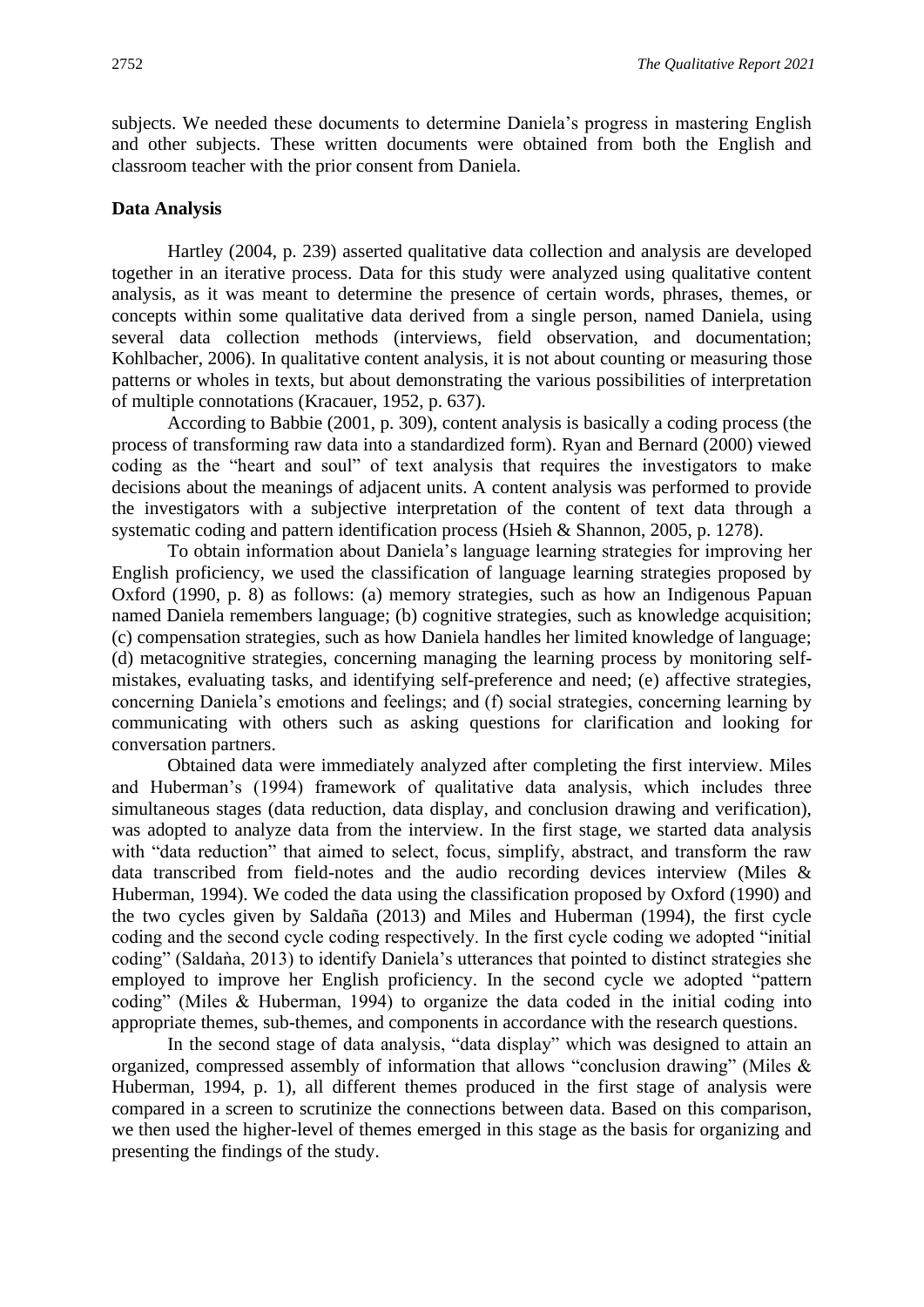In the third stage of data analysis, "conclusion drawing" and "verification," we first concluded the findings by stepping back to ponder the meaning of the analyzed data and examining their implications for the research questions. To verify the trustworthiness of the study, we employed the strategy of member checking (Creswell, 2007) by presenting the interview transcriptions to the single participant of this study, named Daniela, and eliciting her feedback. The responses provided by Daniela revealed the transcriptions accurately presented her views as presented in Table 1 below.

#### **Table 1**

*Daniela's Language Learning Strategies*

| What language learning strategies does<br>Daniela use to learn English as a foreign<br>language? |                                | How does she deal with all these different strategies<br>for reading the text, listening, and communicating<br>with others both orally and in written? |                                                                                                                                                           |
|--------------------------------------------------------------------------------------------------|--------------------------------|--------------------------------------------------------------------------------------------------------------------------------------------------------|-----------------------------------------------------------------------------------------------------------------------------------------------------------|
| Theme                                                                                            | Sub-theme                      | Components                                                                                                                                             | Sub-components                                                                                                                                            |
| Indirect<br>learning-<br>strategies                                                              | 1. Metacognitive<br>strategies | a. Centering learning                                                                                                                                  | $\circ$ Employing high<br>concentration when<br>reading, writing,<br>listening, and speaking                                                              |
|                                                                                                  |                                | b. Planning learning                                                                                                                                   | o Considering and<br>selecting English<br>learning materials<br>o Considering and<br>selecting English<br>learning methods                                |
|                                                                                                  | 2. Social strategies           | a. Asking for help                                                                                                                                     | o Asking for friends'<br>assistance<br><b>Asking for English</b><br>$\circ$<br>teachers' assistance                                                       |
|                                                                                                  |                                | b. Practicing with the<br>native speaker                                                                                                               | o Working as a part-time<br>visitor guide                                                                                                                 |
|                                                                                                  | 3. Affective strategies        | a. Encouraging her<br>own self                                                                                                                         | o Increasing self-<br>confidence<br>Daring to take practical<br>$\circ$<br>risk regardless of the<br>possibility of making<br>mistakes                    |
|                                                                                                  |                                | b. Handling feelings<br>and attitudes about<br>learning                                                                                                | Minimizing pressures<br>$\circ$<br>Dropping her anxiety<br>$\circ$                                                                                        |
| Direct<br>learning-<br>strategies                                                                | 1. Memory strategies           | a. Reviewing well                                                                                                                                      | o Reading the text many<br>times<br>o Listening to Western<br>songs<br>$\circ$ Writing new<br>vocabularies<br>o Pronouncing difficult<br>words many times |
|                                                                                                  |                                | b. Mechanical                                                                                                                                          | o Playing word guessing<br>games with friends                                                                                                             |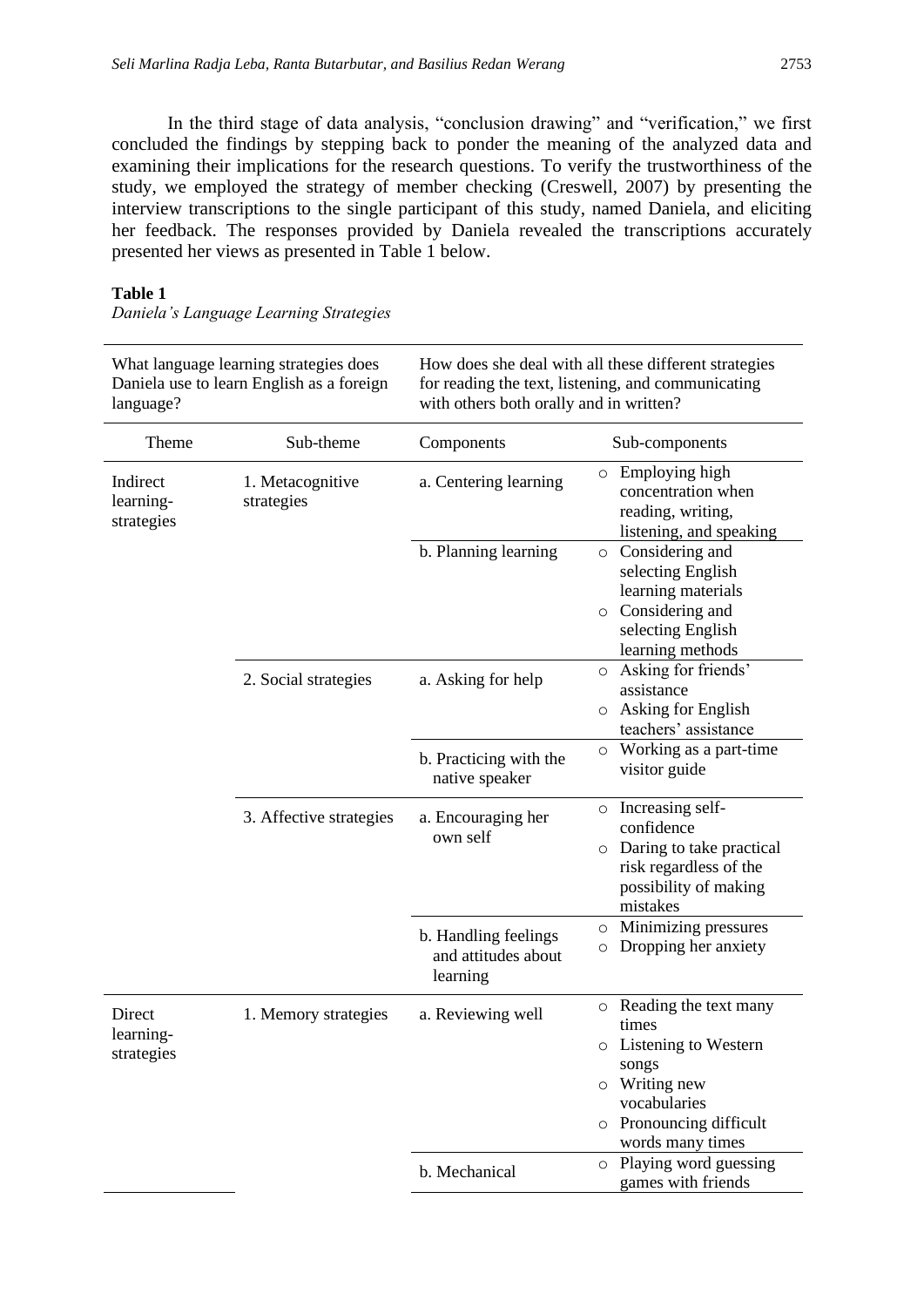|                               | technique                                     | O                  | Using a mini dictionary                                                                                                                                                    |
|-------------------------------|-----------------------------------------------|--------------------|----------------------------------------------------------------------------------------------------------------------------------------------------------------------------|
|                               | c. Putting new words<br>or phrases in context | O                  | Using a new word or<br>phrase in a meaningful<br>conversation to<br>memorize the new terms<br>that she picked up on her<br>own while playing word<br>guessing with friends |
| 2. Cognitive strategies       | a. Practicing in natural                      | $\circ$            | Trying out new<br>vocabulary in actual<br>conversations                                                                                                                    |
|                               |                                               | $\circ$            | Sending and receiving<br>messages                                                                                                                                          |
|                               | b. Repeating                                  | $\circ$            | Repeatedly imitating the<br>pronunciation of Western<br>singers                                                                                                            |
|                               |                                               | $\circ$            | Repeatedly reading the<br>past exam materials<br>before giving the answer                                                                                                  |
|                               |                                               | $\circ$            | Repeatedly listening the<br>past exam materials                                                                                                                            |
|                               |                                               | $\circ$            | before giving the answer<br>Repeatedly speaking<br>aloud what she has read                                                                                                 |
|                               | c. Analyzing and<br>reasoning                 | O                  | Applying a rigid way of<br>approaching the English<br>expression tasks.                                                                                                    |
|                               |                                               | $\circ$<br>$\circ$ | Drawing hypotheses<br>about the meaning of<br>expressions<br>Making new expressions                                                                                        |
| 3. Compensation<br>strategies | a. Finding the similar<br>meaning             | $\circ$            | Making an intelligent<br>guess about the meaning<br>of a tricky word based on<br>context                                                                                   |
|                               | b. Overcoming<br>difficulties                 |                    | o Imitating the western<br>facial expressions and<br>gestures when speaking<br>or singing                                                                                  |
|                               |                                               | $\circ$            | Making a short<br>conversation                                                                                                                                             |
|                               |                                               | $\circ$            | Asking speaker to slow<br>down                                                                                                                                             |

#### **Findings**

The study focused on the endeavor of disclosing the English language learning strategies used by an Indigenous Papuan student as a good English language learner among her peers. Two research problems guided the study as the following: "What language learning strategies does Daniela use to learn English as a foreign language?" and "How does she deal with all these different strategies for reading the text, listening, and communicating with others both orally and in written?"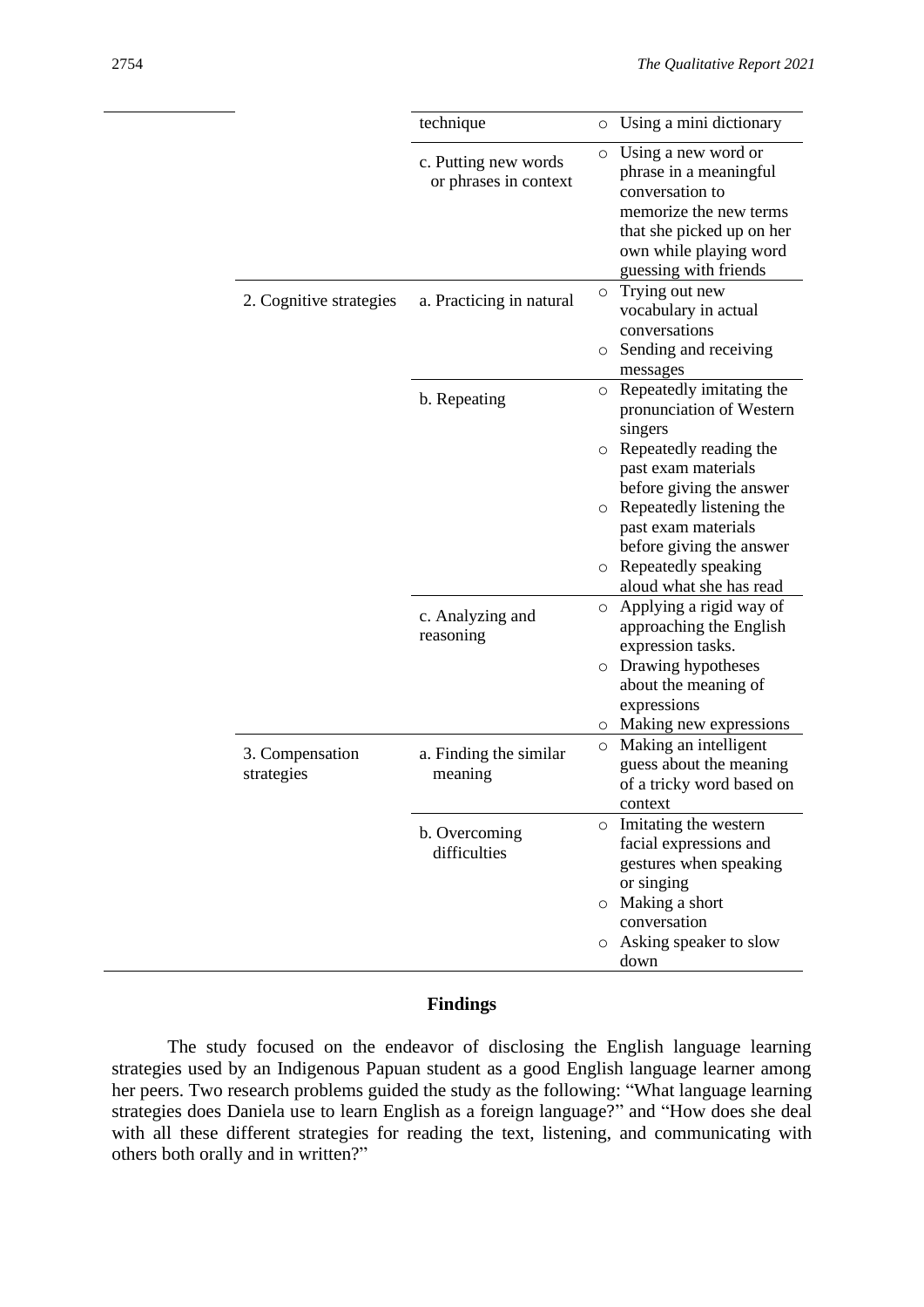The results showed that Daniela has several strategies for reading, writing, speaking, and listening. She got together with a friend to study or simply have some fun. She took advantage of every opportunity to practice English in her regular activities. She usually started by reading English story books she received from her foreign friends on a regular basis or reading a text provided by her English teacher, writing down what she read on her words list, and then saying what she had read out loud from both the story books and the given texts.

As mentioned, we used the classification of language learning strategies proposed by Oxford (1990). Following the Oxford's (1990) classification, we categorized Daniela's language learning strategies into two main themes and six-sub themes. Based on the most common language learning strategy employed by Daniela, Daniela's language learning strategies in enhancing her English proficiency are exposed narratively as the following.

#### **Indirect Language Learning Strategies**

The indirect learning strategies that Daniela used are categorized into three substrategies, that are metacognitive, affective, and social learning strategies. The significant results on what indirect learning strategy used by Daniela and how she dealt with this strategy in both practicing her English and communicating with others are the following.

#### **Metacognitive Strategies**

The study revealed that Daniela did not rely on memory strategy because she learned more effectively when she applied the metacognitive to plan, select strategies, control, and evaluate the progress of her learning. In her endeavors of implementing the metacognitive learning strategies, Daniela used the target language to construct sentences in written form as she was expected to employ higher order thinking skills when answering her English papers.

The results showed that Daniela used two types of metacognitive strategies within her English learning, namely the use of centering learning and the planning of learning. Daniela understood herself very well and she knew exactly what she was supposed to learn. In centering learning, Daniela paid attention to every single aspect of her learning task. For her, paying careful attention was a price that she had to pay in learning the language. Therefore, she relied highly on her hearing sense and understanding of what she had to listen to exclusively. By applying this strategy, Daniela was able to direct and center her conscious attention on certain language tasks, activities, or materials:

In a test we cannot ask the speaker to repeat or to make it slow... high concentration and listen carefully is really needed here. Once you blank, you will lose all the information and it will affect much our understanding. (Interview 3: 22D)

The more I listen, the more words and expressions I get. I pay more attention to the Western singers' pronunciation but, unfortunately, only when I listen to slow music, not high beat music. (Interview 3: 26D)

Another type of metacognitive strategy used by Daniela in improving her understanding in the target language is planning the learning. The interview revealed from that Daniela was able to force her own learning process. Daniela could even find the way of making use of the communication by making famous singers and movie stars as role models for improving and refining her pronunciation.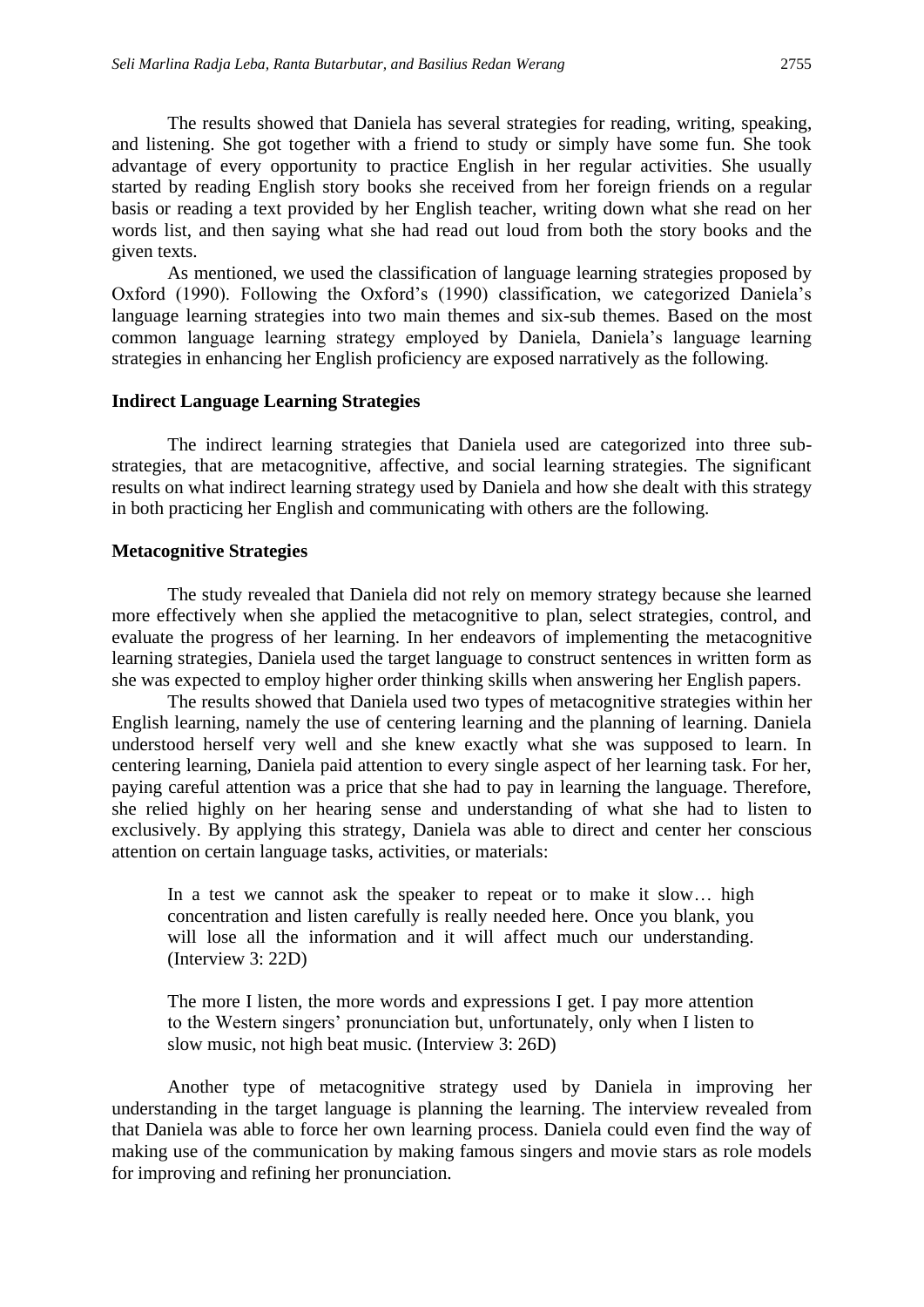#### **Social Strategies**

The study revealed that Daniela recognized well who she is. She also knew how poor her English proficiency was. Through an asking questions strategy, she did her best to have a better understanding of whatever she previously failed to understand. While talking to native speakers, for example, Daniela often asked them to repeat what they had just said to check if she got it right. Or when she was given a task to read a short story and found it so difficult to understand, Daniela used to ask peers and even her English teachers to explain what the story talked about. She used to engage actively with her peers in a group or through team-work to learn together or to support each other in doing homework: "To remember something is difficult. When I find difficulties, I will see my English teachers at their office and asking something that remains unclear for me. I will also ask for friends' assistance" (Interview 2: 55D).

The study also revealed that Daniela was able to cooperate with her peers and others. Daniela's extrovert personality helped her to plunge more easily into social interaction. In the efforts of making use the cooperating with others strategy, Daniela was actively seeking opportunities to keep her language skills alive as she involved in a conversation with foreigners: "Now I am working as a part-time visitor guide . . . I have the opportunity to meet and talk with native speakers. This job helped me much to find counterparts for speaking English in my daily routines" (Interview 1: 76D).

#### **Affective Strategies**

Affective strategies are normally used to help learners manage their feelings, motivation, and attitudes related to language learning. The results showed that Daniela used two types of affective strategies within her English learning, namely self-encouragement and paying attention to what her body and feelings were going to say.

In the self-encouragement strategy, Daniela, rather than getting rid of difficulties, decided to have a slight break when she found something going beyond her capabilities. She never gave up in completing the tasks:

When I read too long text or another book, it is difficult to understand because some of the texts are written in an old English. I find it so difficult when I read old book that is no longer used today… I just stop for a while but keep it until one day I will read it again.

I never quit reading a short story. When it becomes so difficult, I would then stop for the time being because it goes beyond my ability.

I never give up. If I stop reading, it is only because I can't enjoy my reading… I always promise to read it again one day. That is what usually happens. (Interview 2: 64D)

In using a paying more attention to what her body and feelings were going to say strategy, the study showed that when Daniela got a complicated task and it was impossible for her to immediately accomplish it, she then postponed it promptly until she felt ready to complete it. She understood well the signals given by her body and feelings.

#### **Direct Language Learning Strategies**

The direct learning strategies that Daniela uses are categorized into three subcomponents, that are memory, cognitive, and compensation strategies. The significant results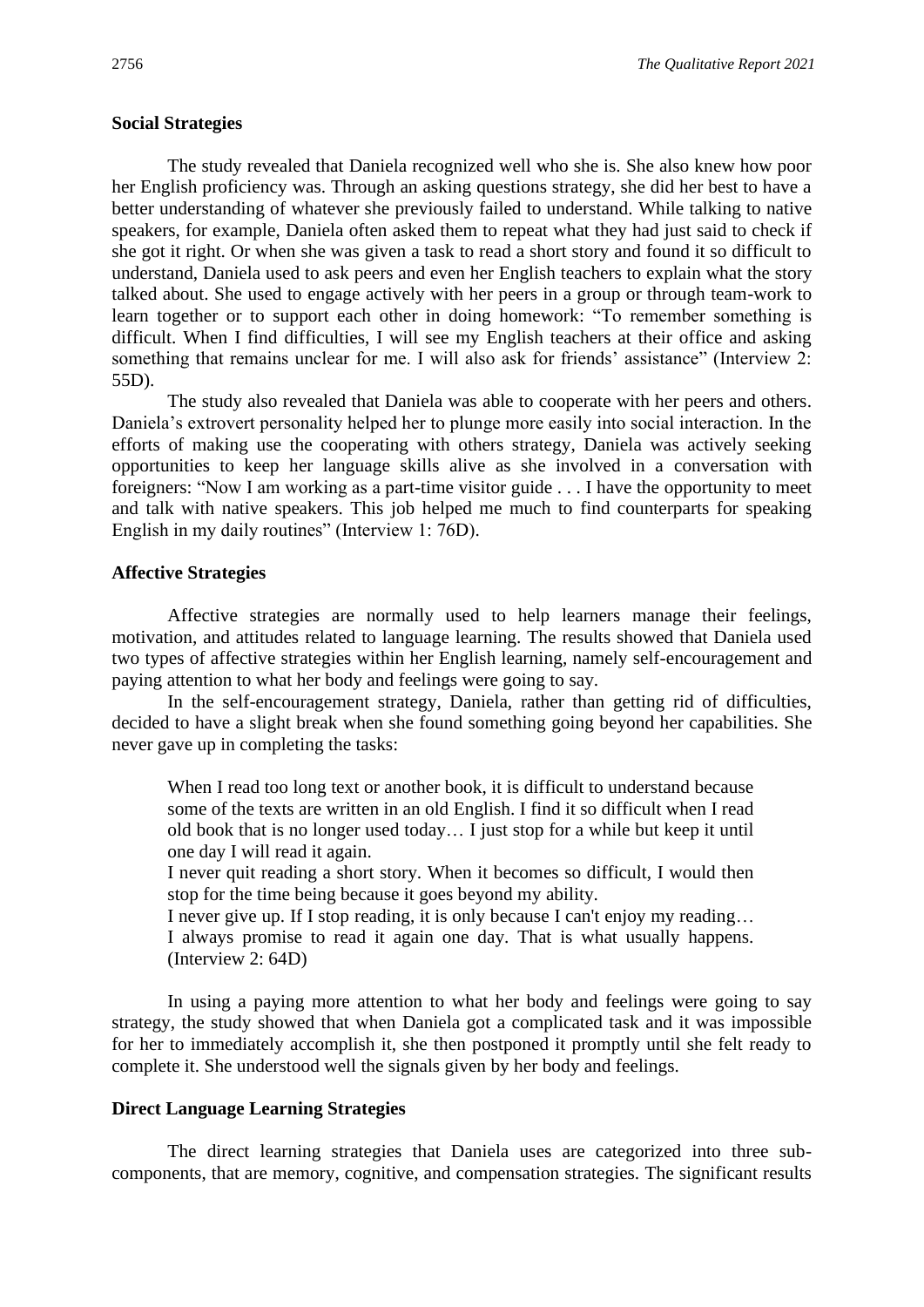on what direct learning strategies used by Daniela and how she dealt with these strategies are the following.

#### **Memory Strategies**

From the interview, it was revealed that Daniela used three sorts of memory strategies when she had to cope with collecting and retaining numerous inputs in learning English: reviewing well, applying the mechanical technique, and putting words into context.

In her reviewing well strategy, it was revealed in the interview that Daniela attempted to store new input by remembering or memorizing the new entities in her mind:

I sometimes read the text many times in order to remember what I have read. I only memorize words until I remember and understand the sentences. […] When I was in junior high school, I only memorized the very basic words. (Interview 1: D)

Daniela stated that she did not plan to memorize things straight throughout her learning, but she could not totally avoid using this strategy in practice. In the effort of implementing the reviewing well strategy, Daniela kept focusing on something she listened to, especially expressions or words that were not familiar, as it helped her to store inputs in her memory. She never felt reluctant to reverse back to a part that she ceased to know. Despite being an effective way for improving her memory, this approach would also be applicable to perceive what her teacher explained during the teaching-learning process. It inferred the reviewing well strategy was deemed as an effective way for an English language learner like Daniela to obtain, process, and then store language knowledge in her memory as well as to recall it for use.

Daniela made use of the reviewing well strategy through reading one passage many times and recognizing all the new words within. Daniela attempted to reread the same text and listen to the same dialog again and again from the tape recorder and radio that was used for the last examination or for understanding the expressions:

To practice my listening, I use the materials from the past listening examination. When I practice listening, I usually listen to the same materials many times, practice, and practice. At first, I do not look up the subtitles, to guess what all the dialogues are about. I usually remember the expressions that are still new for me. (Interview 1: 25D)

The mechanical technique is another type of memory strategy that Daniela used in adding and broadening her English vocabulary. It was revealed that Daniela used a fun way to learn new English vocabularies and its meaning alike. She had a tricky way of keeping new words in mind by means of playing a fun game, such as domino vocabulary cards and guessing words from a dictionary:

From the first year of junior high school up to now, I like playing domino vocabulary card with my friends for fun. We play guessing words almost every weekend when we have nothing to do. If I failed to guess the words, I usually open my list of words. (Interview 1: 102D)

The games helped Daniela to store new words in her mind. To better understand the meaning of new words found in the game, she sometimes opened her list of words or her mini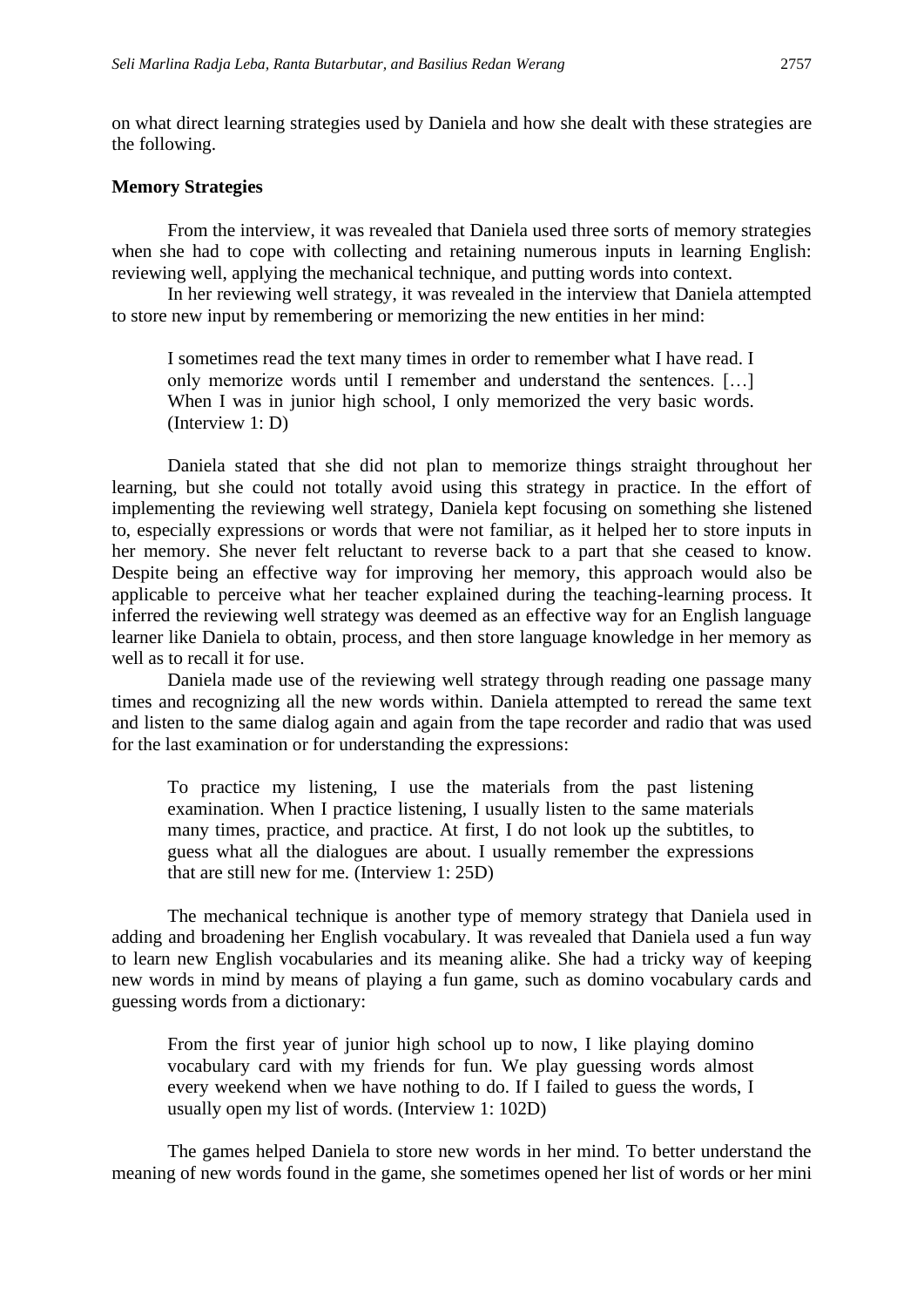dictionary that she usually used as references to gain more words. By playing the games, she made her learning enjoyable and fun enough to input new words into her memory. Learning the English language while playing the game has been the turning point for Daniela to become a good English Language learner.

Putting new words in context is the last type of memory strategies that Daniela used in adding and broadening her vocabulary mastery. Such a strategy might not have worked well or been effectively employed without a comfortable feeling. In her efforts of implementing the putting words in context strategy successfully, Daniela attempted to link memory and affective strategies by playing guessing the words within the real context of language use

When I have nothing to do after school, I decide to hang out with my friends. We play a game. I always mention the words and my friends try to guess the meaning of that word. We take a turn. When someone could not guess the meaning of the word, we punished him/her to read the words loudly many times. I got more words that I could use when talking to my friends. (Interview 1: 100D)

By doing this, she was able to create her own way of making the new words stay longer in her memory.

#### **Cognitive Strategies**

The result showed that Daniela used several types of cognitive learning strategies within her English learning, namely the use of practicing, receiving, and sending messages, and then, analyzing and reasoning. The use of practicing strategy is very difficult because it is comprised of several activities such as reviewing well, practicing naturalistically, practicing imitating in an isolated room, practicing through assignment, reading the word and sentences loudly many times, and practicing with sounds. Not surprisingly, this kind of strategy can only be carried out successfully by learners with great patience and those who are able to integrate such various activities to reach high proficiency:

I got many new words, unfamiliar words, and new expressions every day. I usually write these new words and expressions… put it on the wall in front of my bed, so I can reread it loudly before I went to bed. Then, I tried to use these new words and expressions when I talk to my friends. (Interview 1: 83D)

Another way employed by Daniela to practicing her English naturally was receiving and sending message. By doing this, she was able to get the idea quickly. When given a reading task to accomplish, Daniela tried to identify first the types of questions by making her own inferences that included some typical questions that required answers. Having found the key words in the given questions, she started to surf into the reading text and then promptly to skim and scan the passage to answer the questions.

Daniela, as it was expressed from the interview below, was able to make use of her dictionary by looking up the meaning of the words that she never found before:

I read any text that I could get, very simple short stories… just to get the new word I like to read because the words easy to understand. I read those short stories… I didn't know some words but just moved on reading, ignored the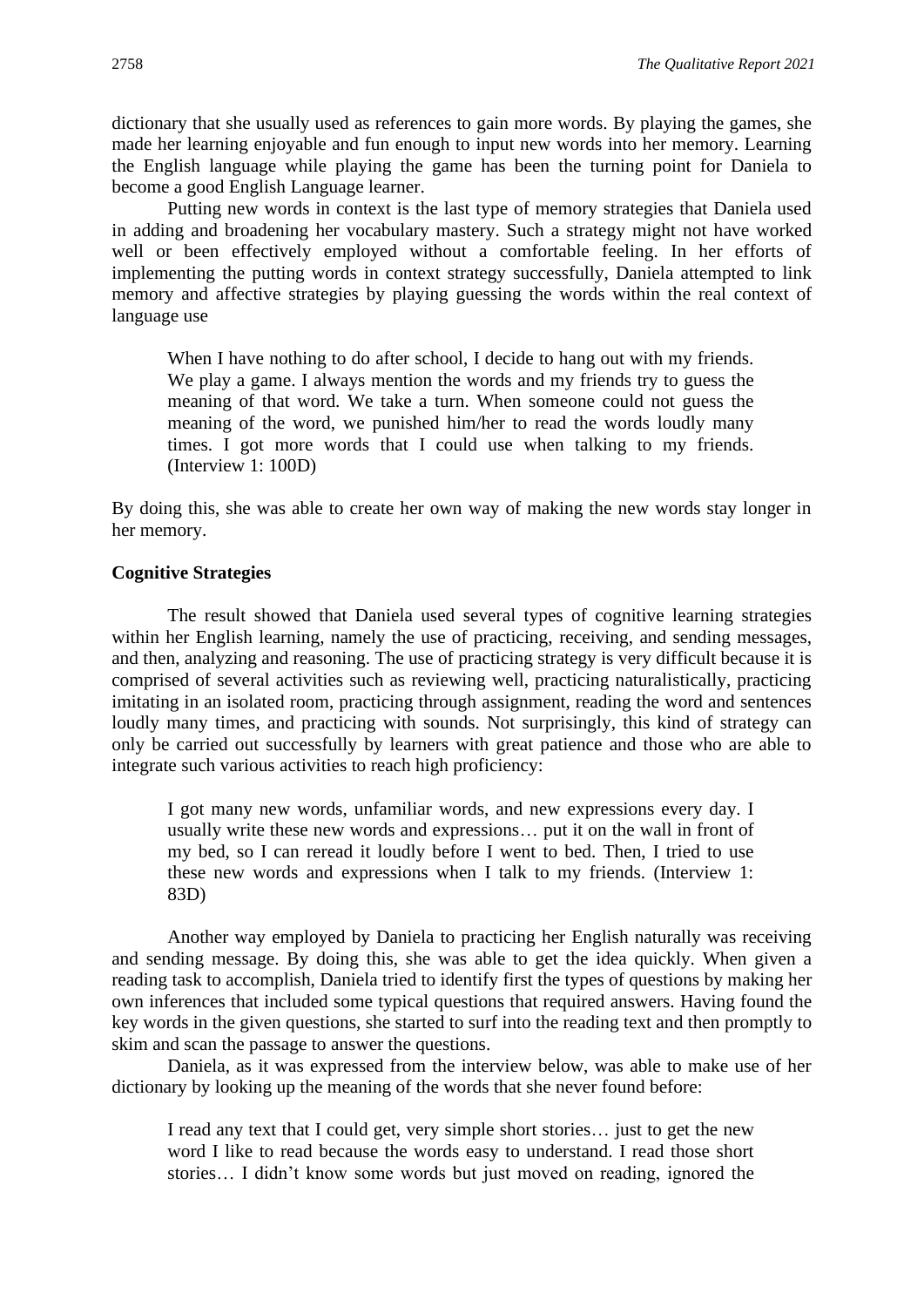unfamiliar words without busy thinking of the meaning of every single word… As I grew older, I gained more curiosity… I got curious about the words and then tried to get them from the dictionary. Because I was too lazy sometimes to open the dictionary, so I usually asked my friend. Now I just make use of my dictionary… but only when I need to know the meaning from dictionary. Dictionary is my favorite book. (Interview 2: 316D)

Analyzing and reasoning are the last type of cognitive strategies used by Daniela to understand either the meaning of expressions or even to make new expressions. The study revealed how Daniela tried her best to apply a rigid way of approaching the English expressions tasks. She sometimes found the answer by recognizing the types of questions. From the think-aloud protocol, she was able to identify which questions can be approached using the stated information then finding out the keyword to get the correct answer and which questions need the test taker to make a conclusion from the previous information stated on the passage.

The result revealed Daniela employed a deductive reasoning strategy, including drawing hypotheses about the meaning of the expressions she has just heard or read (a type of logical thinking), in both communicating with others and working on reading comprehension. In doing so, she was able to identify how questions on reading comprehension were usually designed, and finally find a pattern that could help her reach the answer to the questions.

#### **Compensation Strategies**

The results showed that Daniela used two types of compensation learning strategies within her English learning, namely the use of guessing intelligently and conquering problems in speaking and writing. The use of finding the similar meaning was the first type of compensation strategy used by Daniela to approach the meaning of a word. The results showed Daniela, in her efforts of understanding the whole reading texts, used the previously gained knowledge as a clue to guess the meaning of every word encountered in the text. She felt lucky when she knew the lexical meaning of the words that can help her determine the closest meaning of the words based on the context:

I sometimes do not really concern the unknown words due to that of what is important for me is that to try to understand the message, the context, or if necessary, I make a prediction. I guess the meaning by following the clue for example. Sometimes I even know the meaning of its word if not in the context… but it doesn't match at all with the context. In this context, the words are completely new for me. Usually, I directly see the sentence where I can find the word. (Interview 2:168D)

In guessing the meaning of a word found in the reading text, she tried to understand the meaning of the word when it was out of context by following the gained knowledge as a clue. In doing so, she finally understood the meaning of the whole reading text that enabled her to get the correct answers for the given questions.

Another type of compensation strategy used by Daniela in approaching the meaning of the words was overcoming difficulties both in speaking and writing. The study revealed Daniela was aware her English was still very poor. When talking to foreigners, she sometimes asked for the help of her friends to provide words or expressions she had not understood yet. If she had no friends around, she used to compensate for her difficulties by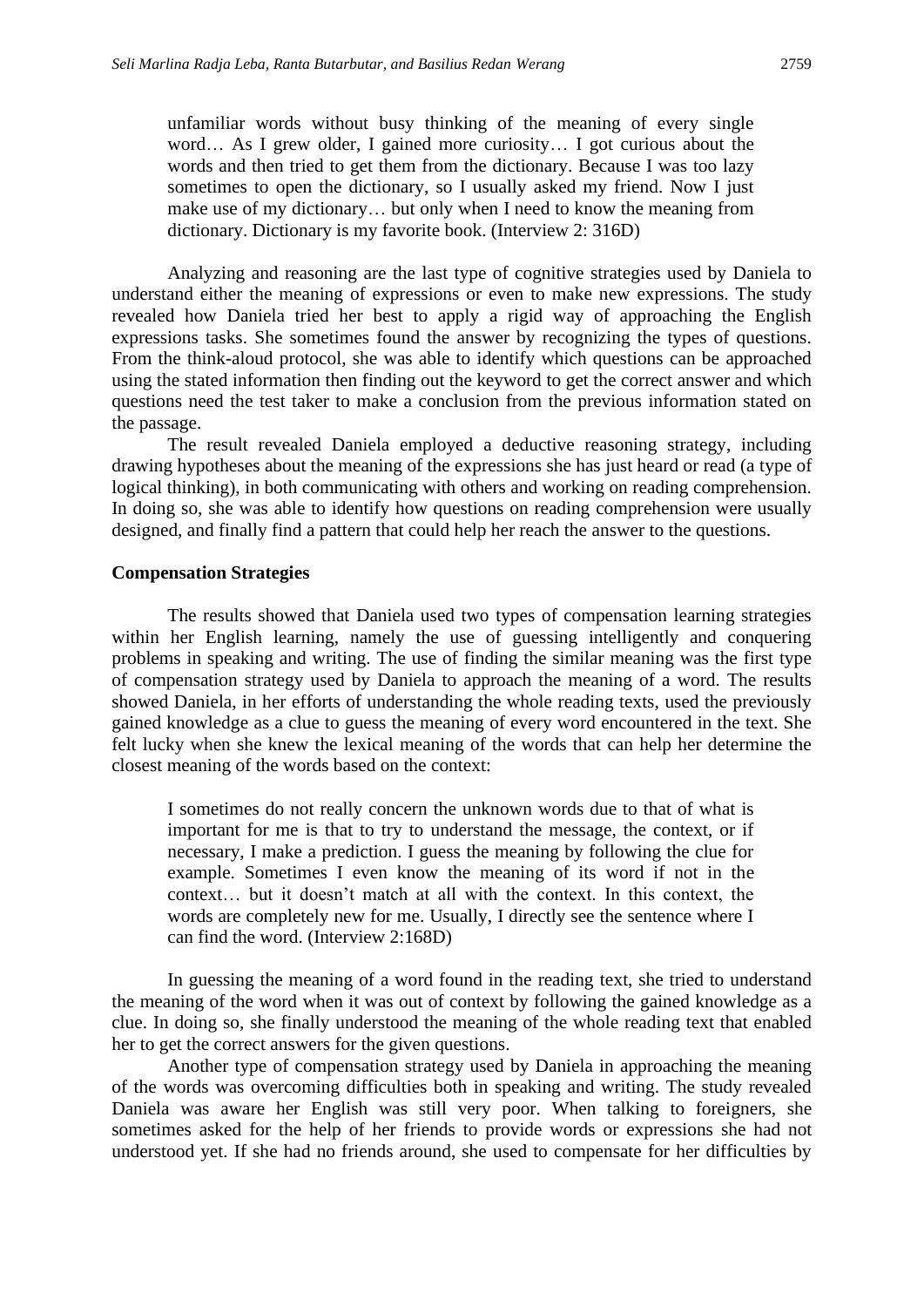asking the speaker to slow down or even asking the speaker to repeat what he/she has just talked about.

Another method to overcome speaking and writing restrictions is to choose a topic. The study showed how Daniela enjoyed the tasks to make a short conversation or to develop an essay if she was given the possibility to choose the topic. For Daniela, it would be very wise if the English teachers, when giving the tasks, provided some options for students to choose from. In doing so, students can select the topic that is most familiar to them and, in turn, make it easier for them to develop.

#### **Discussion**

Learning strategies, among the effective learning tools that enhance the language learning process, are considered the most important techniques used by the language learners to improve their language learning achievement. This study sought to explore the preferred language learning strategies used by an Indigenous Papuan student, named Daniela, that have allowed her to excel in speaking English more than her peers.

The study revealed the most common language learning strategy used by Daniela was a metacognitive strategy followed by cognitive, social, affective, and memory strategies, while a compensation strategy seemed to be the least frequently used. A metacognitive strategy helps language learners to cope, direct, control, and guide their learning actions (Brown et al., 1983). O'Malley and Chamot (1990, p. 8) argued learners without metacognitive strategies are substantially learners without direction or opportunity to plan their learning, monitor their progress, or review their accomplishments and future learning directions. In this study, Daniela was able to manage her own learning process by planning learning, focusing, and monitoring mistakes. Well-planned learning not only forced Daniela to learn on a regular basis but also helped her focus. Monitoring was thought to improve the quality of her work by reducing errors and making fewer mistakes. The finding is consistent with Kausar's (2012) research finding, but it was the least frequently used among Iranian students (Abedini et al., 2011) due to Iranian classrooms being more teacher-centered, with the teacher being the only person who could speak in the class. As a result, students had fewer opportunities to practice their English orally in the classroom by conversing with both their teacher and their peers. This finding is not consistent with Oxford's (1990) claim that though metacognitive strategies are extremely important, the research has shown the learners use these strategies sporadically and with little awareness of their significance.

The second common language learning strategy used by Daniela was a cognitive strategy. Cognitive strategy was used to assist language learners grasp English as foreign language by employing many thinking processes such as reasoning, analysis, and drawing conclusions (Al-Khaza'leh, 2019). In this study, Daniela sought out all the opportunities to make her English come alive, for example, by initiating a conversation with her English teachers and her peers and working as a tour guide so she could directly talk to native speakers. Furthermore, Daniela used the strategy of receiving and sending a message to help her understand exactly what she needed to understand, and she used the dictionary to look up difficult words. Daniela was able to practice such a set of cognitive strategies through both repeatedly reading the reading texts and listening to the radio or tape recorder to better understand the text she has just read or heard. Daniela used Western songs and direct conversation with native speakers from other countries to produce proper pronunciation. The pronunciation of Western singers and native speakers serves as a model for revising her own.

The third common language learning strategy used by Daniela was a social strategy. Learning is not only an individual, but also a social process (Varisoglu, 2016). Social strategies are those activities that the learners engage in that expose them to new knowledge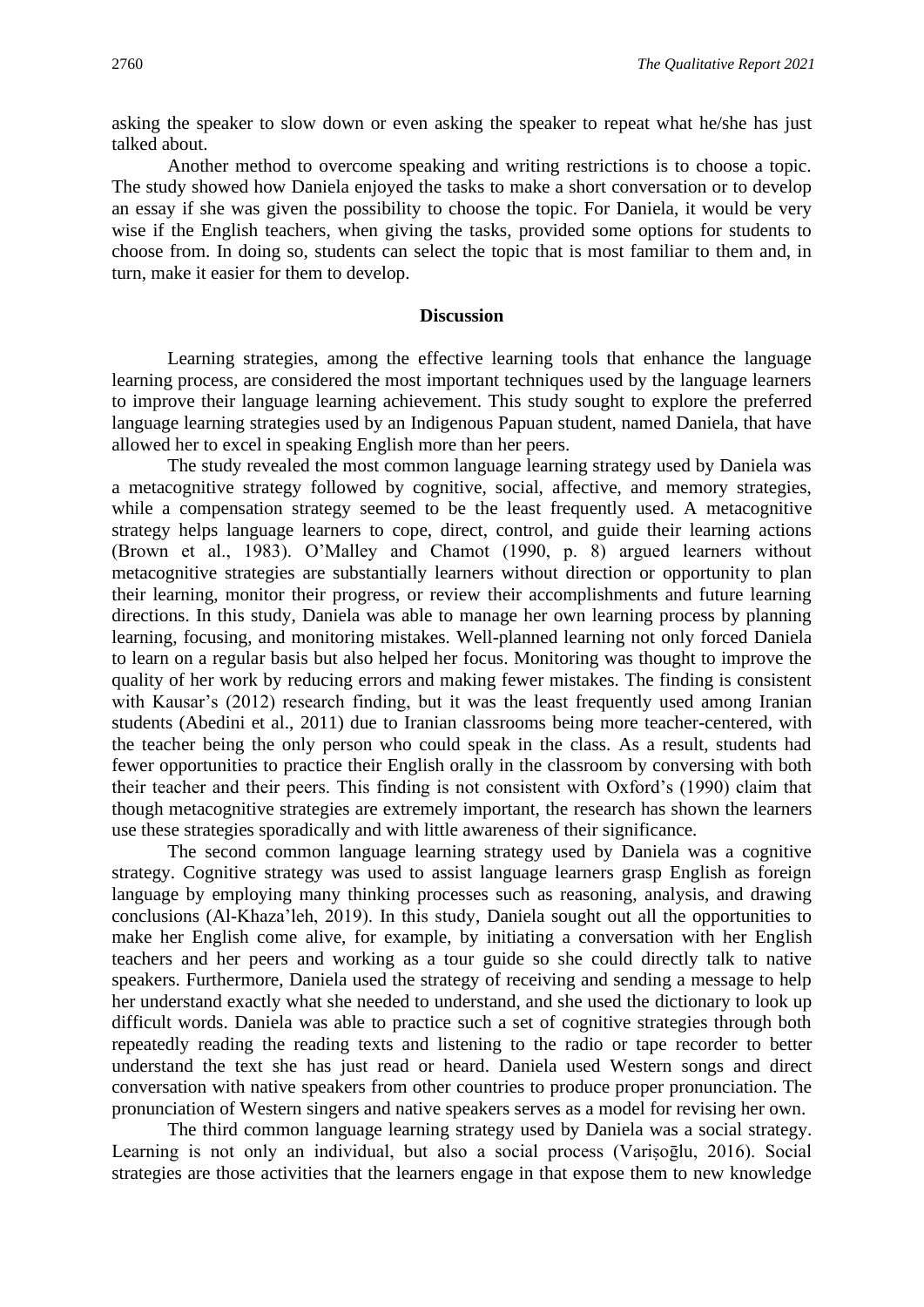(Stern, 1975). In this study, Daniela's ability to collaborate with others enabled her to actively seek opportunities to preserve her language development. Daniela's method of keeping her English alive included working as a part-time visitor guide and asking for peer and teacher assistance. This finding was supported by Wharton's (2000) research findings, which revealed that most students preferred to correct their mistakes while speaking by asking their teacher or friends. This preference may reflect the teacher's method of teaching in the classroom as well as the teacher's method of encouraging students to actively participate during the teaching-learning process. This finding, however, contradicts Li's (2010) and Kausar's (2012) research findings, which found social strategies were the least used language learning strategies by students.

The fourth common language learning strategy used by Daniela was an effective strategy. Affective strategy played a pivotal role in improving students' ability to learn English as a foreign language by controlling their emotions and feelings toward the learning process (Al-Khaza'leh, 2019). In this study, Daniela was aware of her emotions and feelings when learning English. Daniela understood well what could help her to learn. Being relaxed and encouraging herself by minimizing pressures and dropping her anxiety were Daniela's strategies of handling emotions and feelings. It is interesting to note the affective strategy, for this study, appears to be the third most popular strategy used, whereas in many previous studies (e.g., Lai, 2009; Oxford, 2011) this type of strategy seemed to be the least frequently used.

A memory strategy was the fifth common language learning strategy used by Daniela. According to O'Malley and Chamot (1990), memory strategy which refers to the process of storing and retrieving information, is one of the most important strategies in learning a second language. O'Malley and Chamot (1990) further perceived language learning strategies as the techniques and tools used by the second language learners to remember and organize samples of the target language. In this study, Daniela admitted she did not intend to memorize things directly in her learning, but she could not leave this strategy. Daniela made use of this strategy by reading one passage many times and recognizing new words. This finding is in line with Rodriguez and Magill's (2016) research findings that a learner prepares to study by previewing the next chapter in their unit, carefully reading the teachers' comment on the past work, and reviewing their notes. The memorization strategy enabled Daniela to express what she has already stored in her mind by repeating many times all the past exam materials (both reading and listening) and practicing it naturalistically.

The least used language learning strategy Daniela employed was the compensation strategy. This strategy relies on linguistic and non-linguistic clues to compensate for missing information and is typically used to minimize knowledge limitations in all language skills (Oxford, 1990, p. 90). Using the previous gained knowledge as a clue, Daniela tries to guess intelligently the meaning of words or expressions encountered in her daily learning activities. This finding is in line with Takeuchi's (1993) research findings that a good language learner is a good and accurate guesser.

Learning English, for Daniela, did not mean staying nicely in her room reviewing, memorizing, and storing all the lessons safely in mind so that she could easily retrieve them when needed. Daniela was able to reach a high proficiency in English by integrating several language learning strategies in her daily activities. This finding is perfectly supported by Oxford's (1996) research findings that successful learners use many strategies in learning a language. Our research revealed Daniela used more effective learning strategies to improve her listening, writing, and speaking. To improve her listening skills, Daniela continued to listen to see if she could grasp the meaning of what she had just heard on the radio. Sometimes she also used the previous exams as listening materials using a tape recorder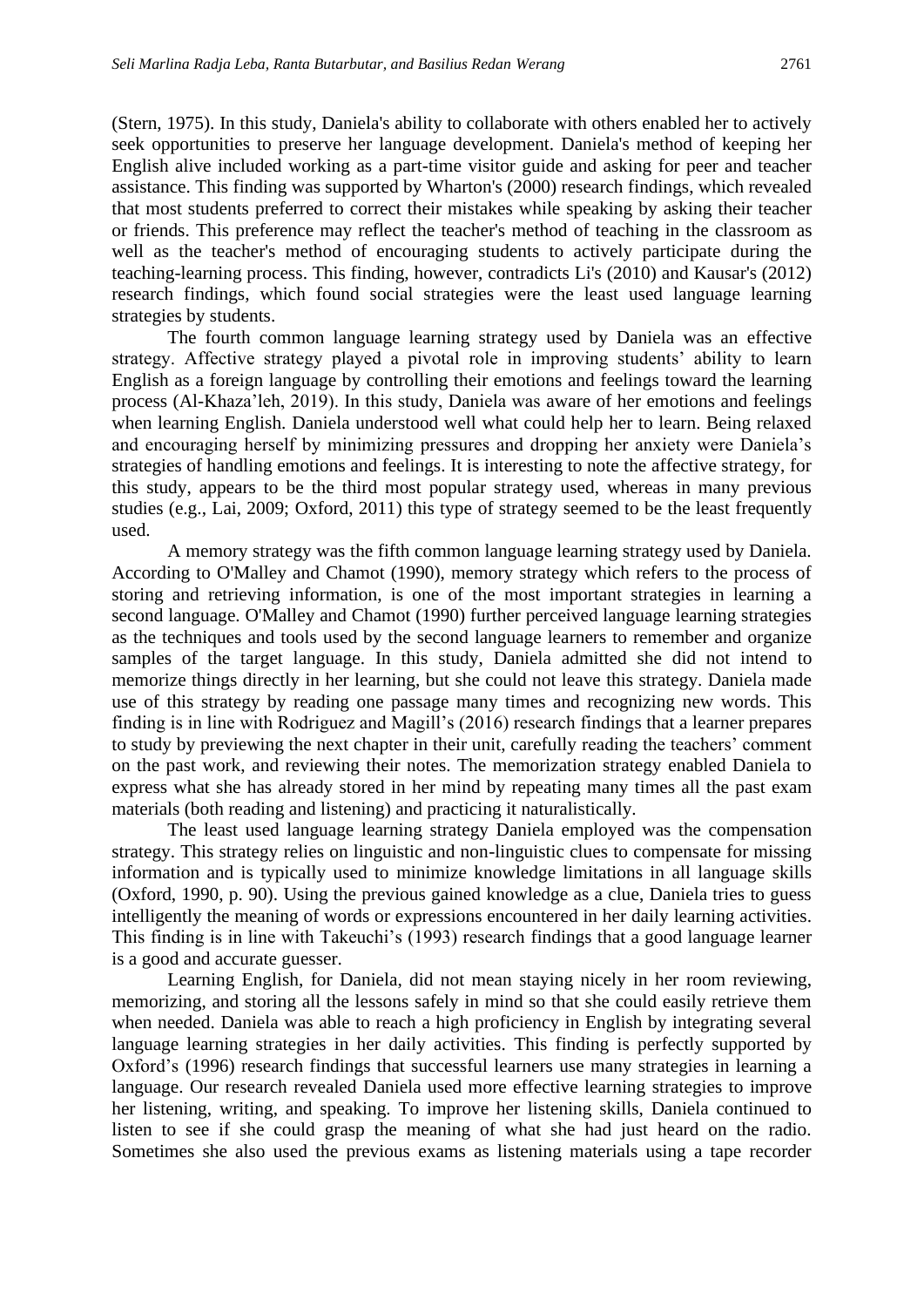many times. She believed the more one listened to English, the better one's listening ability would be.

Daniela realized she had to keep practicing writing every day. When her English teacher asked her to write a short story, she promptly chose an easy topic to write about. In the afternoon, she wrote whatever she had heard and read previously. When she got new words in a book, she wrote those words in her words list. To write well, Daniela argued, one should keep writing, writing, and writing. It would take time, effort, and energy to learn to write quickly.

To improve her speaking ability, Daniela spent much time practicing her speaking with her friends in the boarding house, especially with her friends from PNG. Daniela further emphasized that she was not embarrassed to ask for help. Practice is the crucial factor that may help one to make progress in speaking English successfully. Making mistakes, as Daniela indicated, is very normal in speaking. Therefore, one must learn how to conquer the feeling of being afraid to make mistakes.

The findings indicated a direct link between the use of various learning strategies and the English fluency of an Indigenous Papuan student. Therefore, it is crucial for teachers to research their educational situation, paying particular attention to their students, resources, and their personal teaching. By observing students' behavior in class, for instance, teachers can see what language learning strategies students appear to be employing.

This study was limited in both informant and coverage area. Thus, the findings of this study must be strictly interpreted and generalized for the whole area of Papua, Indonesia. To generalize the findings, a more holistic study on English language learning strategies covering all regions and ethnic groups of Papua will be fully recommended. In the future, researchers may repeat the same research design within a wider range of areas and a bigger number of informants to minimize the risk of errors.

#### **References**

- Abedini, A., Rahimi, A., & Zare-Ee, A. (2011). Relationship between Iranian EFL learners' beliefs about language learning, their language learning strategy use and their language proficiency. *Procedia – Social and Behavioral Sciences, 28*(1), 1029-1033. DOI: 10.1016/j.sbspro.2011.11.188.
- Abrar, M., Mukminin, A., Habibi, A., Asyrafi, F., Makmur, & Marzulina, L. (2018). "If our English isn't a language, what is it?" Indonesian EFL student teachers' challenges speaking English. *The Qualitative Report, 23*(1), 129- 145. <https://doi.org/10.46743/2160-3715/2018.3013>
- Al-Khaza'leh, B. A. (2019). Exploring language learning strategies of Saudi EFL learners at Shaqra University, Saudi Arabia. *Advance in Language and Literature Studies, 10*(4), 63-71.<http://dx.doi.org/10.7575/aiac.alls.v.10n.4p63>
- Ammon, U. (2001). *The dominance of English as a language of science: Effects on other languages and language communities*. Walter de Gruyter.
- Ang, S., Embi, M. A., & Yunus, M. Md. (2018). Strategies of successful English language learners among private school students. *Jurnal Pendidikan Humaniora, 5*(2), 47-47. http://journal.um.ac.id/index.php/jph/article/view/9008
- Asaloei, S. I., Wolomasi, A. K., & Werang, B. R. (2020). Work-related stress and performance among primary school teachers. *International Journal of Evaluation and Research in Education, 9*(2), 352-358.<http://doi.org/10.11591/ijere.v9i2.20335>
- Babbie, E. (2001). *The practice of social research.* Wadsworth Thomson Learning.
- Bayuong, P. D., Hashim, H., & Yunus, M. M. (2019). Identifying language learning strategies used by ESL learners in a rural primary school. *International Journal of*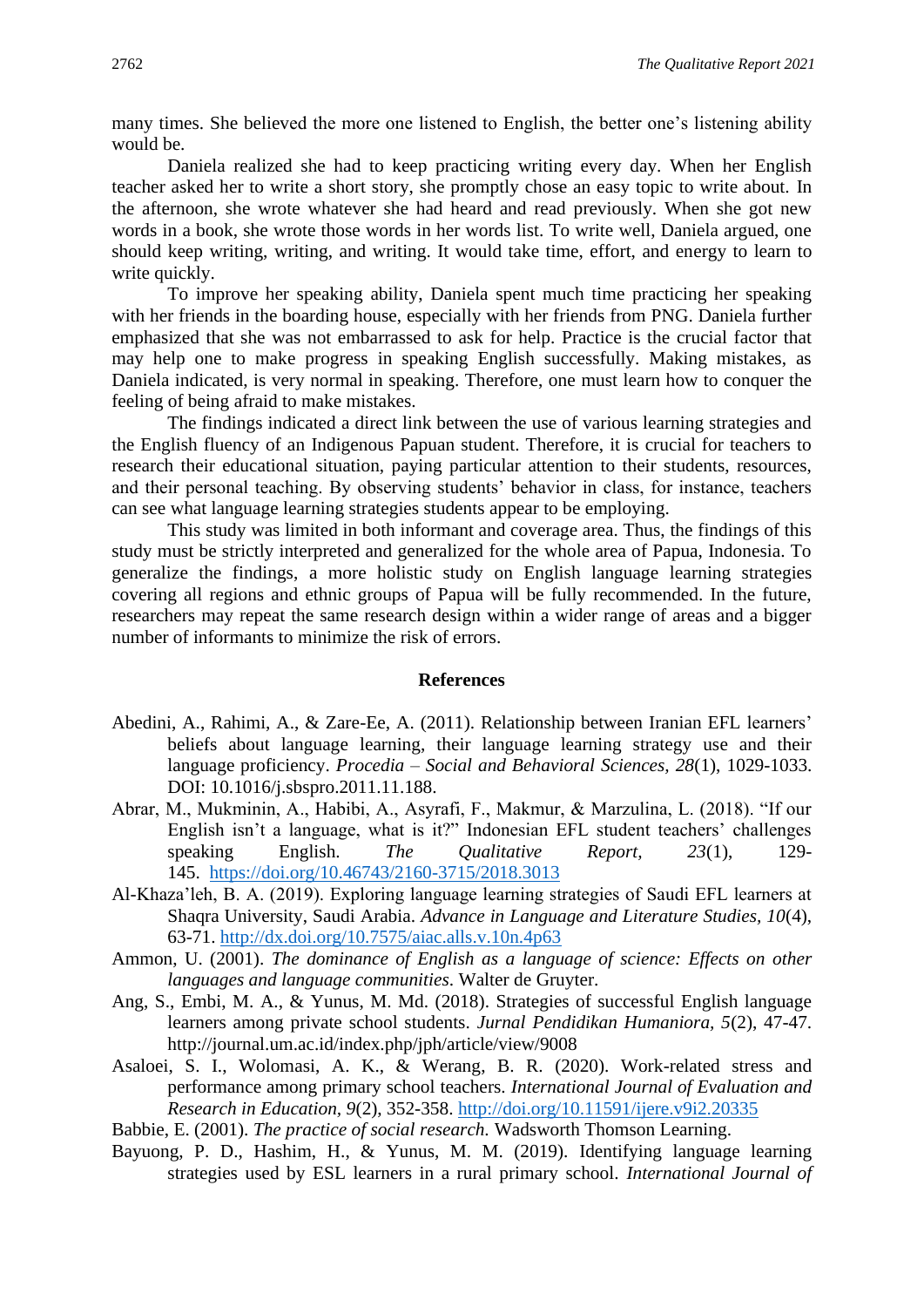*Academic Research in Progressive Education and Development, 8*(3), 151-165. http://dx.doi. org/10.6007/IJARPED/v8-i3/6311

- Brown, A., Bransford, J. D., Ferraraand, R., & Campione, J. C. (1983). Learning, remembering and understanding. In J. H. Flavell & R. M. Markman (Eds.), *Handbooks of child psychology* (pp. 77-166). Wiley.
- Brown, H. D. (2000). *Principles of language learning and teaching* (4<sup>th</sup> ed.). Longman.
- Bryman, A. (2008). Interviewing in qualitative research. In A. Bryman (Ed.), *Social research methods* (pp. 435-471). Oxford University Press.
- Butarbutar, R., Uspayanti, U., Manuhutu, N., & Palangngan, S. T. (2019). Analyzing of puzzle local culture-based in teaching English for young learners. *IOP Conference Series: Earth and Environmental Science, 343*(012208), 1-10. [https://iopscience.iop.org/article/10. 1088/1755-1315/343/1/012208](https://iopscience.iop.org/article/10.%201088/1755-1315/343/1/012208)
- Clark, A., Holland, C., Katz, J., & Peace, S. (2009). Learning to see: Lessons from a participatory observation research project in public spaces. *International Journal of Social Research Methodology, 12*(4), 345-360. [https://doi.org/10.1080/1364557080](https://doi.org/10.1080/1364557080%202268587)  [2268587](https://doi.org/10.1080/1364557080%202268587)
- Cohen, A. D., & Weaver, S. J. (1998). Strategies-based instruction for second language learner. In W. A. Renandya & G. M. Jacobs (Eds.), *Learners and language learning* (pp. 1-25). SEAMEO Regional Language Center.
- Creswell, J. W. (2007). *Qualitative inquiry and research design: Choosing among five traditions.* Sage.
- Cribb, V. M. (2000). Learner intervention in the language classroom. *The Language Teacher, 24*(10), 9-12. [https://jalt-publications.org/files/pdf/the\\_language\\_teacher/oct00.pdf](https://jalt-publications.org/files/pdf/the_language_teacher/oct00.pdf)
- Denzin, N. K., & Lincoln, Y. S. (Eds.). (2011). *The Sage handbook of qualitative research*. Sage.
- Dörnyei, Z. (2007). *Research method in applied linguistics: Quantitative, qualitative, and mixed methodologies*. Oxford University Press.
- Duff, P. A. (2008). *Case study research in applied linguistics*. Lawrence Erlbaum.
- Ellis, R. (1985). *Understanding second language acquisition*. Oxford University Press.
- Ehrman, M. E., & Oxford, R. L. (1990). Adult learning styles and strategies in an intensive training setting. *The Modern Language Journal, 74*(3), 311-327. <https://doi.org/10.1111/j.1540-4781.1990.tb01069.x>
- Fillmore, C. J. (1979). On fluency. In C. J. Fillmore, D. Kemper, & W. S. Y. Wang, (Eds.). *Individual differences in language ability and language behavior* (pp. 85-102). Academic Press.
- Fithriyah, F., Kasim, U., & Yusuf, Y. Q. (2019). The language learning strategies used by learners studying Arabic and English as foreign languages. *Dirasat: Human and Social Sciences, 46*(1), 310-321.
- Goh, C. C. M., & Foong, P. K. (1997). Chinese ESL students' learning strategies: A look at frequency, proficiency, and gender. *Hongkong Journal of Applied Linguistics, 2*(1), 39-53.
- Green, J. M., & Oxford, R. L. (1995). A closer look on learning strategies, l2 proficiency, and gender. *TESOL Quarterly, 29*, 261-297. http://dx.doi.org/10.2307/3587625
- Griffiths, C. (2008). *Lesson from good language learners*. Cambridge University Press.
- Griffiths, C., & Inceçay, G. (2016). New directions in language learning strategy research: Engaging with the complexity of strategy use. In C. Gkonou, D. Tatzi, & S. Mercer (Eds.), *New directions in language learning psychology* (pp. 25-38). Springer International.<https://doi.org/10.1007/978-3-319-23491-5>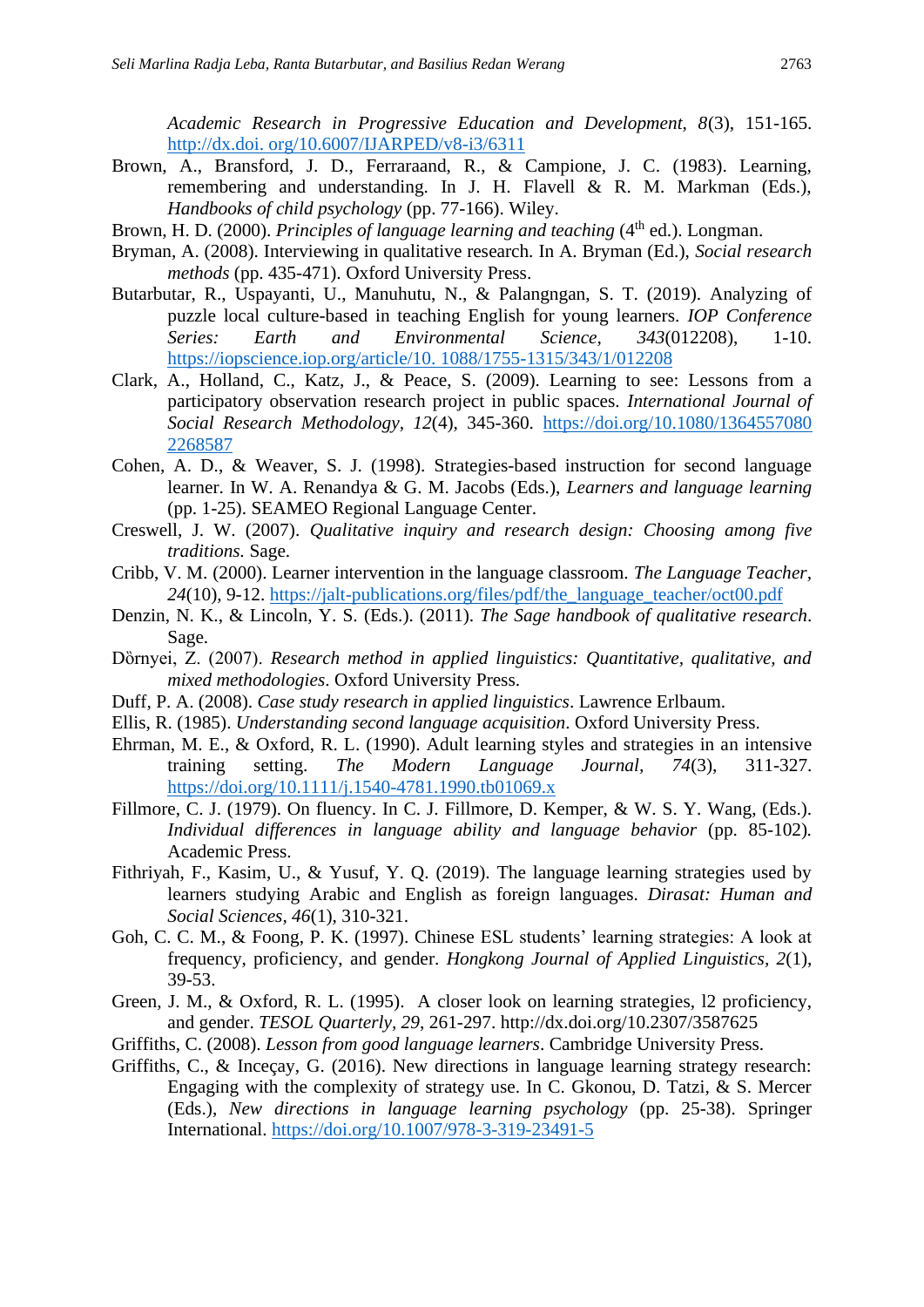- Hapsari, A. (2019). Language learning strategies in English language learning: A survey study. *Lingua Pedagogia, 1*(1), 58-68. [https://journal.uny.ac.id/index.php/lingua](https://journal.uny.ac.id/index.php/lingua-pedagogia/article/view/18399)[pedagogia/article/view/18399](https://journal.uny.ac.id/index.php/lingua-pedagogia/article/view/18399)
- Hardan, A. A. (2013). Language learning strategies: A general overview. *Procedia – Social and Behavioral Sciences, 106*(1), 1712-1726. doi: <https://doi.org/10.1016/j.sbspro.2013.12.194>
- Hartley, J. (2004). Case study research. In C. Cassel & G. Symon (Eds.), *Essential guide to qualitative methods in organizational research* (pp. 323-333). Sage.
- Heng, K. (2011). *Effective vocabulary learning strategies: Perspective from Cambodian students and teachers* [Master's thesis, Royal University of Phnom Penh]. ResearchGate.
- Herzog, M. L. R., & Pittman, R. B. (1995). Home, family, and community. Ingredients on the rural education equation. *Phi Delta Kappa, 77*(2), 113-118. <https://files.eric.ed.gov/fulltext/ED388463.pdf>
- Hsieh, H., & Shannon, S. E. (2005). Three approaches to qualitative content analysis. *Qualitative Health Research, 15*(9), 1277-1288. [https://doi.org/10.1177/10497323](https://doi.org/10.1177%2F1049732305276687)  [05276687](https://doi.org/10.1177%2F1049732305276687)
- Imaniah, I., & Gunawan, Y. I. (2017). *Teaching English as a foreign language (Teaching and learning strategies)*. UMT Press.
- Indonesian Law No. 20 concerning national education system. (2003). [https://www.kopertis7.go.id/uploadperaturan/1.%20UU%2020%202003%20Sistem%](https://www.kopertis7.go.id/uploadperaturan/1.%20UU%2020%202003%20Sistem%20pendidikan%20nasional.pdf) [20pendidikan%20nasional.pdf](https://www.kopertis7.go.id/uploadperaturan/1.%20UU%2020%202003%20Sistem%20pendidikan%20nasional.pdf)
- Ismail, S. A. A., & Al Kathib, A. Z. (2013). Investigating the language learning strategies of students in the foundation program of United Arab Emirates university. *International Education Studies, 6*(9), 135-144. DOI[:10.5539/ies.v6n9p135](https://doi.org/10.5539/ies.v6n9p135)
- Jackson, H., & Stockwell, P. (1996). *An introduction to the nature and functions of language*. Stanley Thornes.
- Kausar, G. (2012). *Role of students and teachers' beliefs in English language learning at Federal Colleges of Pakistan*. National University of Modern Language, Islamabad. <http://prr.hec.gov.pk/jspui/bitstream/123456789/483/1/1788S.pdf>
- Kohlbacher, F. (2006). The use of qualitative content analysis in case study research. *Forum Qualitative Sozialforschung, 7*(1), 1-21.<https://doi.org/10.17169/fqs-7.1.75>
- Kracauer, S. (1952). The challenge of qualitative content analysis. *Public Opinion Quarterly, 16*(4), 631-642.<https://doi.org/10.1086/266427>
- Kvale, S. (1996). *Interviews: An introduction to qualitative research interviewing*. Sage.
- Lai, Y. C. (2009). Language learning strategy use and English proficiency of university freshmen in Taiwan. *TESOL Quarterly, 43*(2), 255-280. [https://doi.org/10.1002/j.](https://doi.org/10.1002/j.%201545-7249.2009.tb00167.x)  [1545-7249.2009.tb00167.x](https://doi.org/10.1002/j.%201545-7249.2009.tb00167.x)
- Lauder, A. (2008). The status and function of English in Indonesia: A review of key factors. *Makara Seri SosialHumaniora, 12*(1), 9-20. DOI:10.7454/mssh.v12i1.128
- Lee, K. R., & Oxford, R. L. (2008). Understanding EFL learners' strategy use and strategy awareness. *Asian EFL Journal, 10*(1), 7-32. <http://asian-efl-journal.com/> march\_2008\_ ebook.pdf.
- Lestari, M., & Wahyudin, A. Y. (2020). Language learning strategies of undergraduate EFL students. *Journal of English Language Teaching and Learning, 1*(1), 25-30. <http://jim.teknokrat.ac.id/index.php/english-language-teaching/article/view/242>
- Li, F. (2010). Relationship between EFL learners' belief and learning strategy use by English major in vocational colleges. *Journal of Language Teaching and Research, 1*(6), 858- 866. DOI:10.4304/jltr.1.6.858-866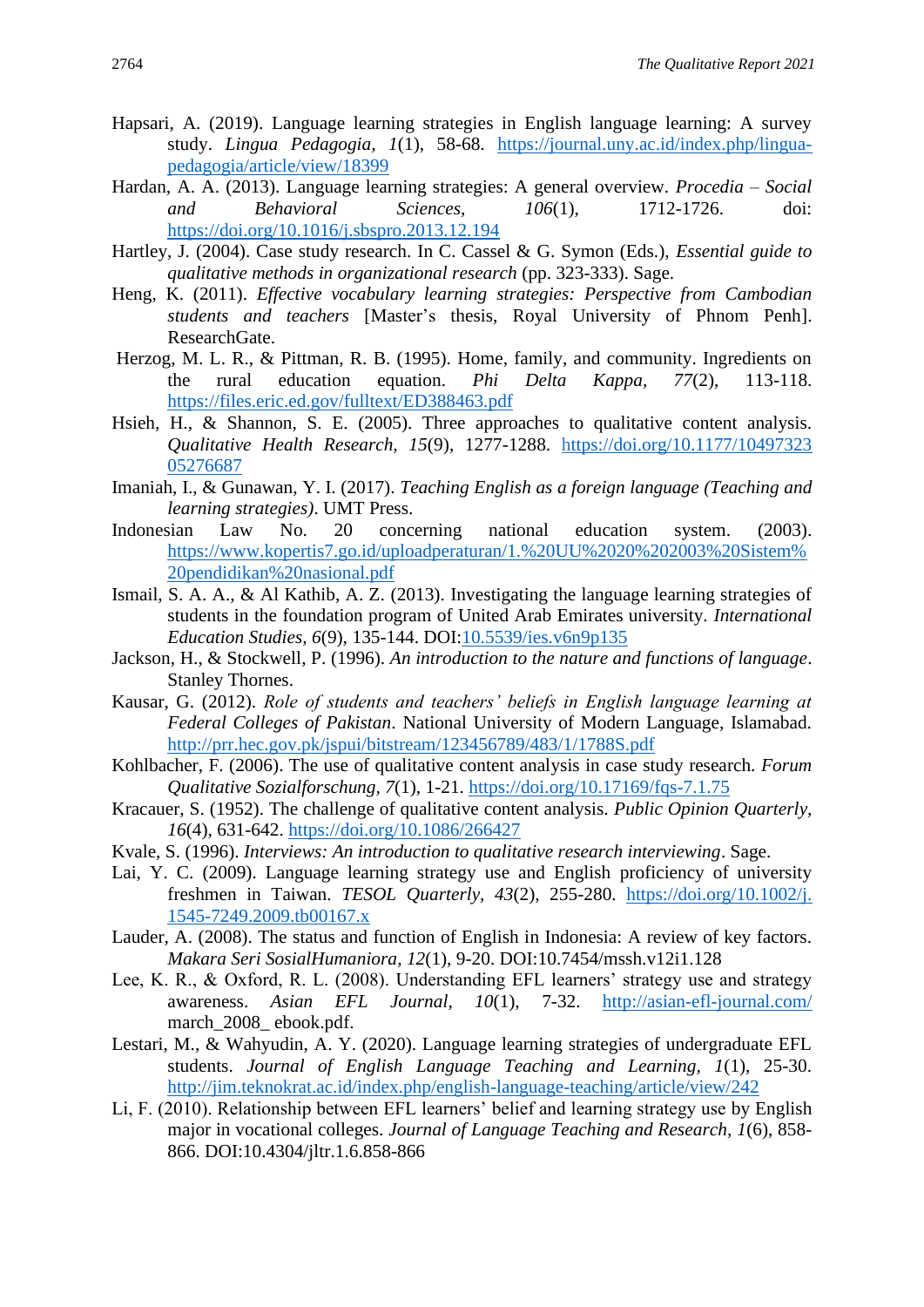- Mandasari, B., & Oktaviani, L. (2018). English language learning strategies: An exploratory study of management and engineering students. *Premise: Journal of English Education and Applied Linguistics, 7*(2), 61-78. [https://ojs.fkip.ummetro.ac.id/i](https://ojs.fkip.ummetro.ac.id/)ndex.php/english/ article/view/1581.
- Marshall, C., & Rossman, G. B. (2016). *Designing qualitative research* (6<sup>th</sup> ed.). Sage.
- Martinez, I. M. P. (1996). The importance of language learning strategies in foreign language teaching. *Cuadernos de Filologia Inglesa, 5*(1), 103-120. [dialnet.unirioja.es](https://www.google.com/url?sa=t&rct=j&q=&esrc=s&source=web&cd=2&cad=rja&uact=8&ved=2ahUKEwj-irG4yPDoAhWZF3IKHTUqA1QQFjABegQIBBAB&url=https%3A%2F%2Fdialnet.unirioja.es%2Fservlet%2Farticulo%3Fcodigo%3D1325566&usg=AOvVaw1Dh50tVVsdcyp8wtAeaT4S) *›* articulo.
- Merriam, S. B. (2009). *Qualitative research: A guide to design and implementation* (2<sup>nd</sup> ed.). Jossey Bass.
- Miles, M. B., & Huberman, A. M. (1994). *Qualitative data analysis: An expanded sourcebook* (2nd ed.) Sage.
- Morgan, S. J., Pullon, S. R. H., Macdonald, L. M. McKinlay, E. M., & Gray, B. Y. (2017). Case study observational research: A framework for conducting case study research where observation data are the focus. *Qualitative Health Research, 27*(7), 1060-1068. DOI:10.1177/1049732316649 160.
- Moustakas, C. E. (1994). *Phenomenological research methods*. Sage.
- Mukminin, A., Ali, R. M., & Ashari, M. J. (2015), Voices from within: Student teachers' experiences in English academic writing socialization at one Indonesian teacher training program. *The Qualitative Report, 20*(9), 1394-1407. <https://doi.org/10.46743/2160-3715/2015.2280>
- Nguyen, H., & Terry, D. R. (2017). English learning strategies among EFL learners: A narrative approach. *IAFOR Journal of Language Learning, 3*(1), 4-19. [https://files.eric.ed.gov/ fulltext/EJ1167252.pdf](https://files.eric.ed.gov/%20fulltext/EJ1167252.pdf)
- Nguyen, V. T. (2016). Exploring language learning strategies of Vietnamese university English and non-English majors. *Language Education in Asia, 7*(1), 4-19. http://dx. doi.org/10.5746/LEiA/16/V7/I1/A02/Nguyen
- O'Malley, J., & Chamot, A. (1993). Learning strategies in second language acquisition. *The Modern Language Journal, 76*(2), 312-334. DOI:10.2307/329782.
- O'Malley, J. M., & Chamot, A. U. (1990). *Learning strategies in second language acquisition.* Cambridge University Press.
- Oxford, R. L. (1990). *Language learning strategies: What every teacher should know*. Heinle & Heinle.
- Oxford, R. L. (1996). *Language learning strategies around the world: Cross cultural perspective.* University of Hawaii Press.
- Oxford, R. L. (2003). *Language learning styles and strategies: An overview*. GALA, 1-25. <http://web.ntpu.edu.tw/~language/workshop/read2.pdf>
- Oxford, R. L. (2011). Strategies for learning a second or foreign language. *Language Teaching, 44*(2), 167-180. [https://doi.org/10.1017/80261444810000492.](https://doi.org/10.1017/80261444810000492)
- Oxford, R. L. (2017). *Teaching and researching: Language learning* (2<sup>nd</sup> ed.). Francis & Taylor.
- Oxford, R. L., & Burry-Stock, J. A. (1995). Assessing language learning strategies worldwide with the ESL/EFL version of the strategy inventory for language learning (SILL). *System, 23*(1), 1-23. [https://doi.org/10.1016/0346-251X\(94\)00047-A](https://doi.org/10.1016/0346-251X(94)00047-A)
- Oxford, R. L., & Nyikos, M. (1989). Variables affecting choice of language learning strategies by university students. *The Modern Language Journal, 73*(3), 291-300. DOI:10.2307/ 327003
- Petrogiannis, K., & Gavriillidou, Z. (2015). Strategy inventory for language learning: Findings of a validation study in Greece. In M. Charmo (Ed.), *Education applications and developments* (pp. 223-236). InScience Press.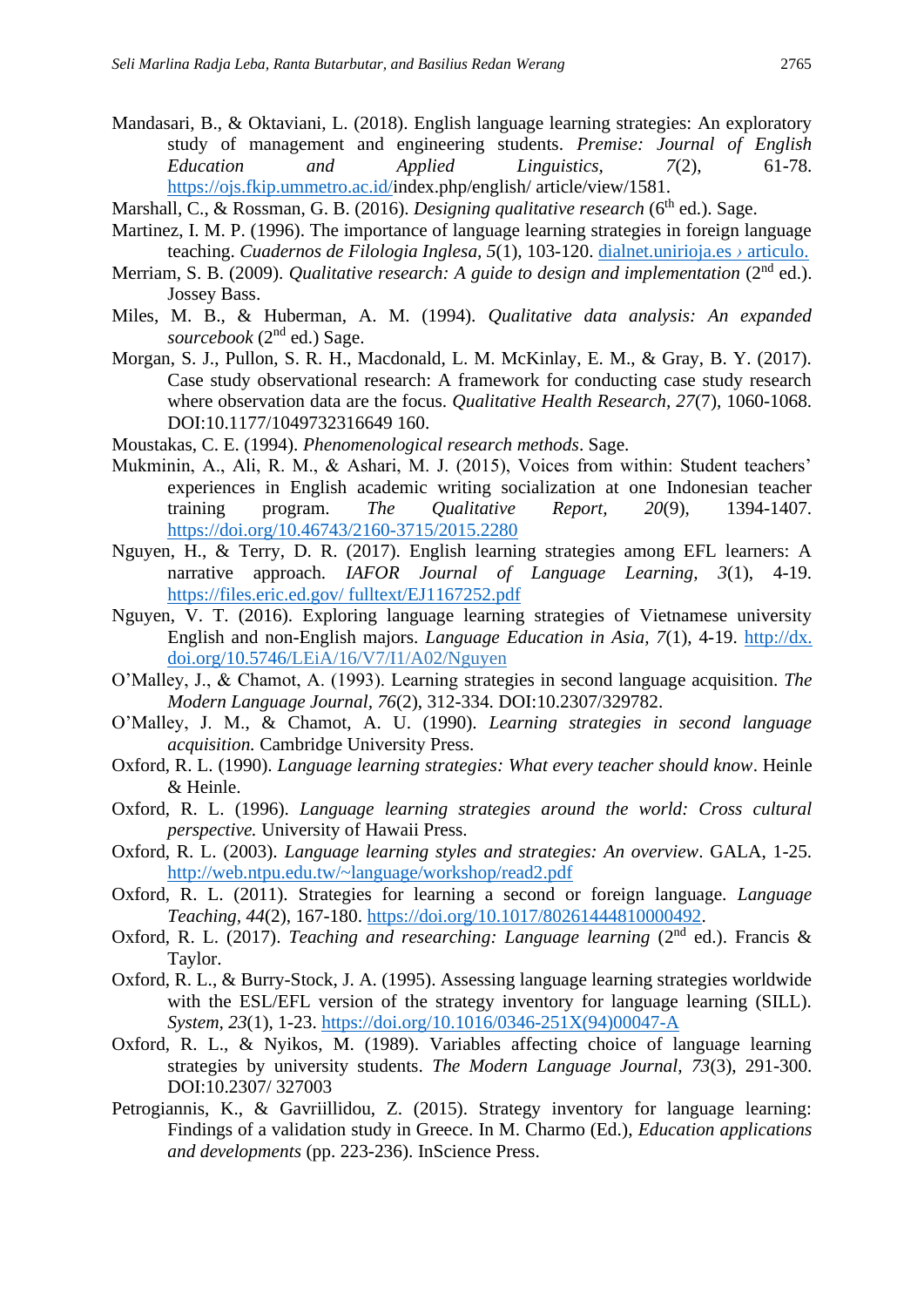- Rodriguez, A., & Magill, K. R. (2016). Diversity, neoliberalism and teacher education. *International Journal of Progressive Education, 12*(3), 6-22. <https://core.ac.uk/download/pdf/74506911.pdf>
- Rubin, J. (1975). What the "good language learner" can teach us. *TESOL Quarterly, 9*(1), 41- 51. [hyxy.nankai.edu.cn › buchongyuedu › goo.](https://www.google.com/url?sa=t&rct=j&q=&esrc=s&source=web&cd=2&ved=2ahUKEwizkrrVv-voAhXC6XMBHRk8AJEQFjABegQIBRAB&url=http%3A%2F%2Fhyxy.nankai.edu.cn%2Fjingpinke%2Fbuchongyuedu%2Fgood%2520language%2520learners%2520by%2520Rubin%25201975.pdf&usg=AOvVaw2qIdymr1lZuqLXbMhNH48V)*..*pdf
- Russel, A. (2010). *Assessment of strategy inventory for language learning (SILL) in students learning a second language* [Master's thesis, The University of Tennessee at Chattanooga]. <https://core.ac.uk/download/pdf/51197385.pdf>
- Ryan, G. W., & Bernard, H. R. (2000). Data management and analysis methods. In N. K. Denzin & Y. S. Lincoln (Eds.), *Handbook of qualitative research* (pp. 769-802). Sage.
- Ŝafranj, J. (2013). Strategies of learning English as a foreign language at faculty of technical sciences. *Procedia – Social and Behavioral Sciences, 93*, 775-782. DOI: 10.1016/j.sbspro.2013.09.278
- Saldaña, J. (2013). *The coding manual for qualitative researchers.* Sage.
- Sanjani, M. I. (2020). Using qualitative case studies in research on foreign language teaching and learning. *The Journal of Asia TEFL, 17*(3), 995-1005. [http://dx.doi.org/10.](http://dx.doi.org/10.%2018823/asiatefl.2020.17.3.16.995)  [18823/asiatefl.2020.17.3.16.995](http://dx.doi.org/10.%2018823/asiatefl.2020.17.3.16.995)
- Sartika, D. H. M., Santihastuti, A., & Wahjuningsih, E. (2019). The learning strategies used by EFL students in learning English. *IJEE (Indonesian Journal of English Education), 6*(1), 10-20. DOI:10.15408/ijee.v6i1.12111.
- Seargeant, P. & Erling, E. J. (2011). The discourse of English as a language for international development. In H. Coleman (Ed.), *Dreams and realities: Developing countries and the English language* (pp. 248-267). British Council.
- Sewell, H. D. (2003). *The good language learner: Second language acquisition*. [https://www.birmingham.ac.uk/Documents/college](https://www.birmingham.ac.uk/Documents/college-artslaw/cels/essays/secondlanguage/SewellSLA.pdf)[artslaw/cels/essays/secondlanguage/SewellSLA.pdf](https://www.birmingham.ac.uk/Documents/college-artslaw/cels/essays/secondlanguage/SewellSLA.pdf)
- Sianturi, M., Chiang, C. L., & Hurit, A. A. (2018). Impact of a place-based education curriculum on indigenous teacher and students. *International Journal of Instruction, 11*(1), 311-328. https:/doi.org/10.12973/iji.2018.11122a.
- Simpson, M., & Tuson, J. (2003). *Using observation in small-scale research: A beginner's guide*. The SCRE Center of Glasgow University.
- Stake, R. E. (2006). *Multiple case study analysis.* Guilford.
- Starman, A. B. (2013). The case study as a type of qualitative research. *Journal of Contemporary Educational Studies, 1,* 28-43. [https://www.academia.edu/40744063/The\\_case\\_study\\_as\\_a\\_type\\_of\\_qualitative\\_rese](https://www.academia.edu/40744063/The_case_study_as_a_type_of_qualitative_research_JOURNAL_OF_CONTEMPORARY_EDUCATIONAL_STUDIES_1_2013_28-43) arch JOURNAL\_OF\_CONTEMPORARY\_EDUCATIONAL\_STUDIES\_1\_2013\_2 [8-43](https://www.academia.edu/40744063/The_case_study_as_a_type_of_qualitative_research_JOURNAL_OF_CONTEMPORARY_EDUCATIONAL_STUDIES_1_2013_28-43)
- Stern, H. (1975). What can we learn from the good language learner? *Canadian Modern Language Review, 31*(4), 304-318. DOI:10.3138/cmlr.31.4.304
- Takeuchi, O. (1993). Language learning strategies and their relationship to achievement in English as a foreign language. *Language Laboratory, 30*, 17-34. https://www.researchgate.net/publication/275100811\_Language\_learning\_strategies and their relationship to achievement in English as a foreign language
- Varisoğlu, M. C. (2016). The importance of strategies of social language learning and cooperative learning in the process of teaching Turkish as a foreign language. *Educational Research and Reviews, 11*(10), 981-986. https://doi*.*[org/10.5897](https://doi.org/10.5897/ERR%202016.2630)*/*ERR 2016*.*[2630](https://doi.org/10.5897/ERR%202016.2630)
- Wea, D., Werang, B. R., Asmaningrum, H. P., & Irianto, O. (2020). Teachers' working conditions and job performance in the elementary schools of Indonesia: A survey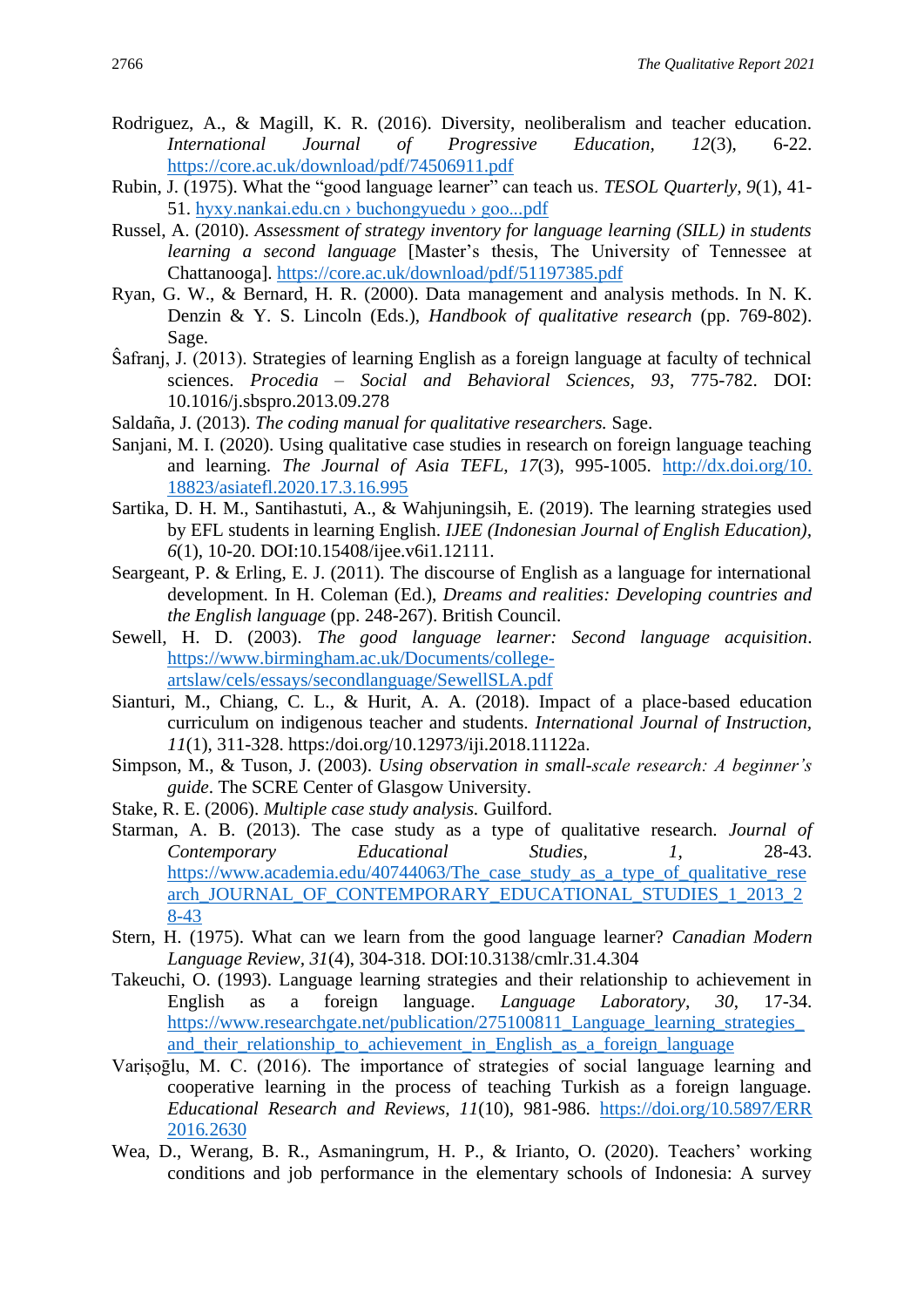from Southern Papua. *International Journal of Educational Organization and Leadership, 27*(1), 37-46.<https://doi.org/10.18848/2329-1656/CGP/v27i01/37-46>

- Werang, B. R. (2018). The effect of workload, individual characteristics, and school climate on teachers' emotional exhaustion in elementary schools of Papua. *Cakrawala Pendidikan*, *37*(3), 457-469. [https://doi.org/10.21831/cp.v38i3.20635.](https://doi.org/10.21831/cp.v38i3.20635)
- Werang, B. R., Agung, A. A. G., & Hurit, A. A. (2019). Increasing teacher attendance in Indonesia: A longitudinal study in the remote elementary schools of Southern Papua. *International Journal of Management in Education, 13*(2), 133-155. <https://doi.org/10.1504/IJMIE.2019.098188>
- Werang, B. R., Betaubun, M., & Leba, S. M. R. (2014a). Factors affecting the low quality of graduates in East Indonesia border area (Case study at state senior high schools in Merauke Regency, Papua). *International Journal of Education and Research, 2*(4), 187-196.<http://ijern.com/journal/April-2014/18.pdf>
- Werang, B. R., Leba, S. M. R., & Betaubun, M. (2014b). Alternative strategy for improving the quality of graduates in East Indonesia border area (Case study on state senior high school graduates in Merauke Regency). *International Journal of Education and Research, 2(*4), 245-252.<http://ijern.com/journal/April-2014/23.pdf>
- Werang, B. R., Leba, S. M. R., & Pure, E. A. G. (2017). Factors influencing teacher absenteeism in the remote elementary schools of Indonesia: Empirical proof from Southern Papua. *International Journal of Management in Education*, *11*(3), 223-247. http://doi.org[/10.1504/IJMIE.2017.084923](https://doi.org/10.1504/ijmie.2017.084923)
- Wharton, G. (2000). Language learning strategy use of bilingual foreign language learners in Singapore. *Language Learning, 50*(2), 203-243. [https://doi.org/10.1111/0023-](https://doi.org/10.1111/0023-8333.00117) [8333.00117](https://doi.org/10.1111/0023-8333.00117)
- Yin, R. K. (2003). *Case study: Design and methods* (3<sup>rd</sup> ed.). Sage.
- Zaini, A. H. F. (2010). Pembangunan pedesaan. *Kementerian Desa, Pembangunan Daerah Tertinggal dan Transmigrasi*, 1-2. [www.kemendesa.go.id](http://www.kemendesa.go.id/)
- Zhang, L. C., & Sheu, T. M. (2003). Effective investment strategies on mathematics performance in rural areas. *Quality & Quantity,* 47, 2999–3017. <https://doi.org/10.1007/s11135-012-9752-x>

#### **Author Note**

Seli Marlina Radja Leba is a senior lecturer at the Faculty of Teacher Training and Education, Universitas Musamus, Merauke, Indonesia. She obtained her doctoral degree in the field of English Education from the State University of Malang, East Java, Indonesia. Her research interests are English learning strategies, English learning achievement, and motivation for learning English.

Ranta Butarbutar is a senior lecturer at the Faculty of Teacher Training and Education, Universitas Musamus, Merauke, Indonesia. She obtained her master's degree in the field of English Education from the State University of Makasar, South Sulawesi, Indonesia. Her research interests are English learning strategies, English learning achievement, and motivation for learning English.

Basilius Redan Werang is a senior lecturer at the Faculty of Teacher Training and Education, Universitas Musamus, Merauke, Indonesia. He obtained his doctoral degree in the field of Educational Management from the State University of Malang, East Java, Indonesia. His research interests are school principal leadership, teacher behavior, school management, and students' academic achievement. Please direct correspondence to lirang267@yahoo.co.id.